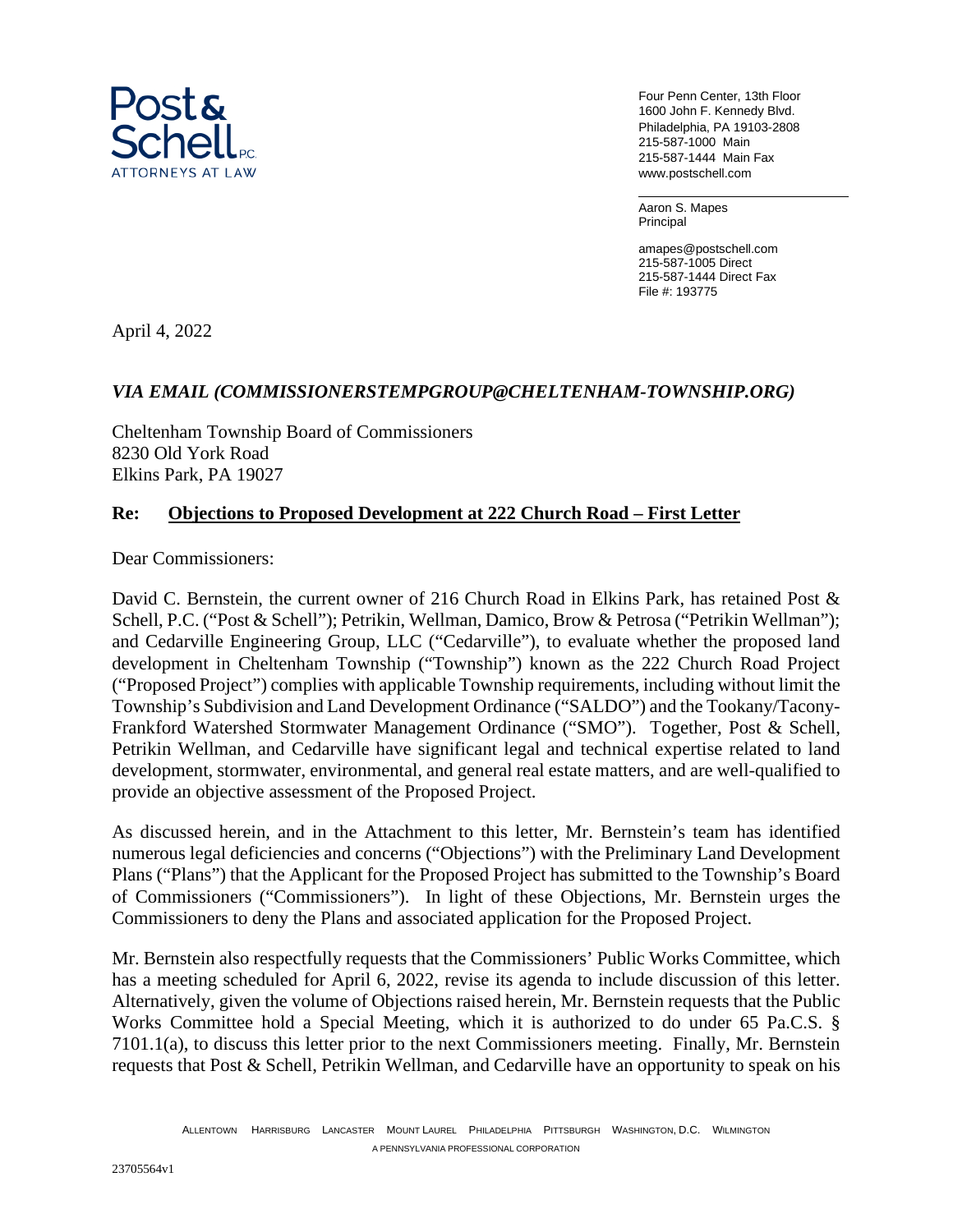behalf at the forthcoming Public Works Committee meeting, Commissioners' meeting, and any Special Meeting that may be scheduled.

The attached document is a Memorandum from Robert Flinchbaugh, P.E., to Mr. Bernstein, dated March 31, 2022, setting forth the results of Cedarville's technical review of the Plans. As noted, it identifies numerous Objections to the Proposed Project. Objections regarding the Proposed Project also were identified in the recent letter from Gannett Fleming, the Township's Engineer, to Henry Sekawungu, the Township's Director of Planning and Zoning, dated March 25, 2022, and in a document prepared independently by Mr. Bernstein and Mr. Kraus, dated April 3, 2022, which is being submitted to the Commissioners today under separate cover.

In addition to the Objections identified in the documents referenced above, we note/highlight the following Objections to the Proposed Project:

- 1. Serious deficiencies and concerns have been raised regarding the stormwater management plan for the Proposed Project. Significantly, the plan does not comply with the Pennsylvania's Stormwater Best Management Practices Manual ("BMP Manual") to the maximum extent practicable, which it is required to do under §§ 290-18.D, 290-18.H(3), and 290-18.M of the SMO. There are several reasons that the plan is not compliant with the BMP Manual, including:
	- a. The primary stormwater management facility ("Facility") proposed by the Applicant is identified interchangeably as a "Rain Garden" and a "Retention Basin," which are two different types of features with two different sets of criteria under the Manuals. The proposed Facility meets neither set of requirements, and the result is that the Facility will not adequately control stormwater runoff and thus will result in flooding. A much larger stormwater management facility would be required to satisfy the requirements of the Manuals and to control flooding. Given the number of houses included in the Proposed Project, and the wetlands present in Lot 10, there does not appear to be space for an adequate facility without either reducing the number of houses or disturbing the wetlands.
	- b. The Applicant's calculations assume that a 100-year frequency storm will be infiltrated into the Facility; however, this is unrealistic. The Facility's soil will quickly become saturated and not function for rate control for storms equal to or over 5-years in frequency.
	- c. There are concerns regarding the data used for the drainage area breakdowns and Hydrology Studio calculations. Additional information needs to be provided by the Applicant to allow the Commissioners to fully evaluate the data for reliability and accuracy.
	- d. The Applicant is assuming, without having performed any analysis, that the existing gutter system associated with Church Road is sufficient to prevent stormwater from flowing downhill across Church Road onto the land of the Proposed Project. This assumption is inconsistent with the decades of experience of the nearby residents, who report that stormwater regularly flows onto the land of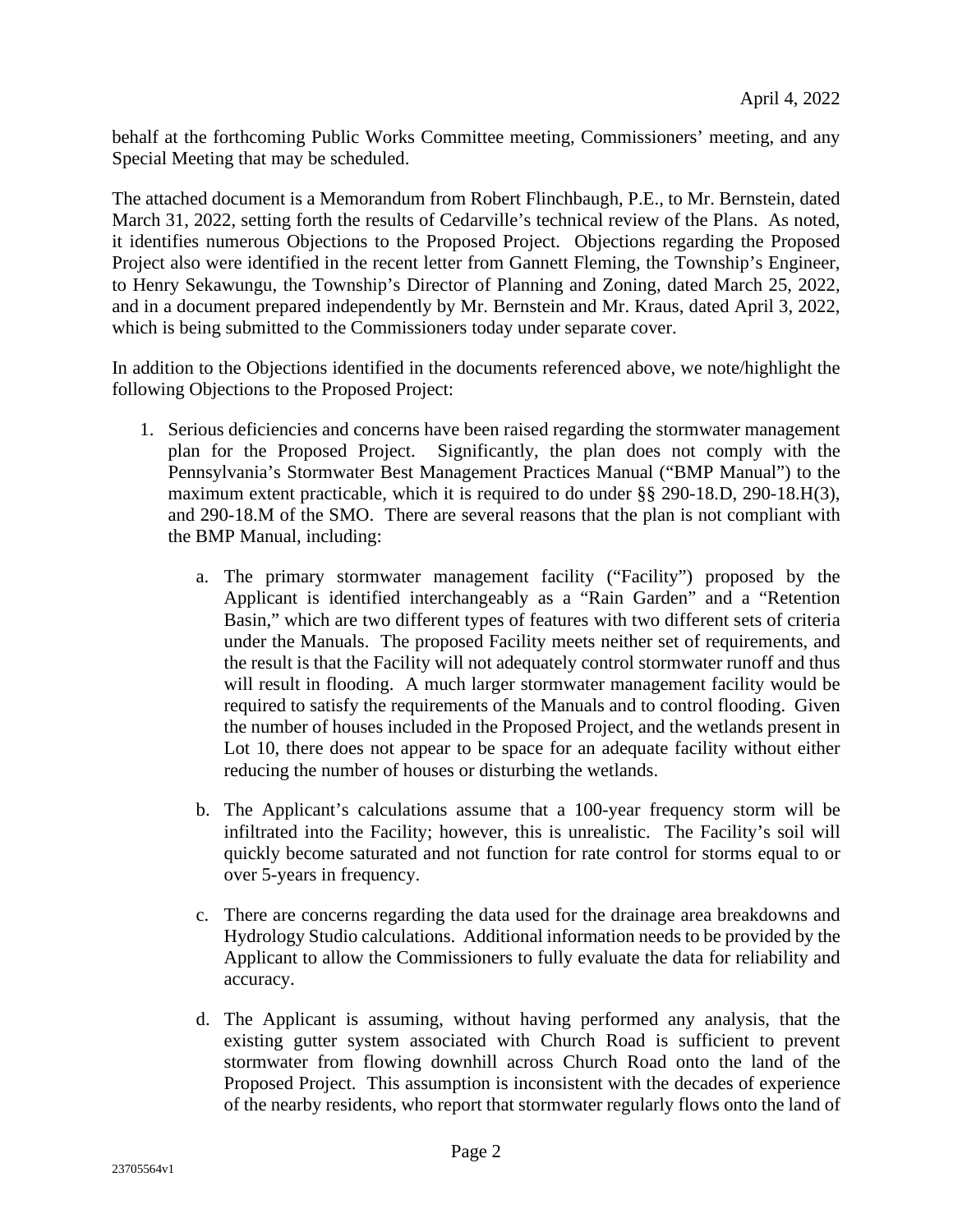the Proposed Project in that manner. To comply with the Manuals, the Applicant must analyze the Church Road gutter system, and if it shows that off-site stormwater will be flowing onto the Proposed Project, as the residents report, the Applicant must update its calculations accordingly.

- 2. The Plans do not comply with several provisions of the SALDO related to tree clearing, vegetation disturbance, and tree replacement, including:
	- a. The Plans do not show all trees with calipers between 3 and 6 inches, making it impossible for the Applicant to demonstrate compliance with §§ 260-34.C and 260- 34.D.
	- b. The Applicant failed to submit a written document or plan showing that no more desirable layouts are possible from a vegetation removal standpoint, which it is required to do under § 260-34.A(3).
	- c. Without the foregoing information, it is impossible for the Commissioners to determine that the Proposed Project will minimize vegetation removal, as required by §§ 260-34.A(1) and (3).
- 3. To construct the sewer lateral for the Proposed Project, the Applicant will need an easement across property owned by the Township. It is not clear that any such easement currently exists. To the extent any such easement does exist, it does not appear to be of the size and length that would be required to construct the sewer lateral.
- 4. The Applicant has requested a waiver of § 260.C, related to mapping features within 200 feet of the Proposed Project boundaries, but has failed to demonstrate that literal compliance with § 260.C would be unreasonable or cause due hardship, and that granting the requested waiver will not be contrary to the public interest or the purpose and intent of the SALDO. Moreover, granting the waiver is not in the public interest or consistent with the purpose and intent of the SALDO, because off-site areas within 200 feet of the Proposed Project contain valuable streams and wetlands which could be impacted by the Proposed Project. If these streams and wetlands are not fully documented in the Applicant's Development Plans, it is impossible for the Commissioners to determine whether they are being protected in accordance with applicable Township requirements and regulations.

For the foregoing reasons, and others, the Proposed Project, even if numerous conditions were imposed, could not possibly be developed in "strict accordance" with the SALDO, as required by § 260-6. Further, the waiver of § 260.C requested by the Applicant does not meet the criteria of § 260-7. The Plans and associated application for the Proposed Project should be denied.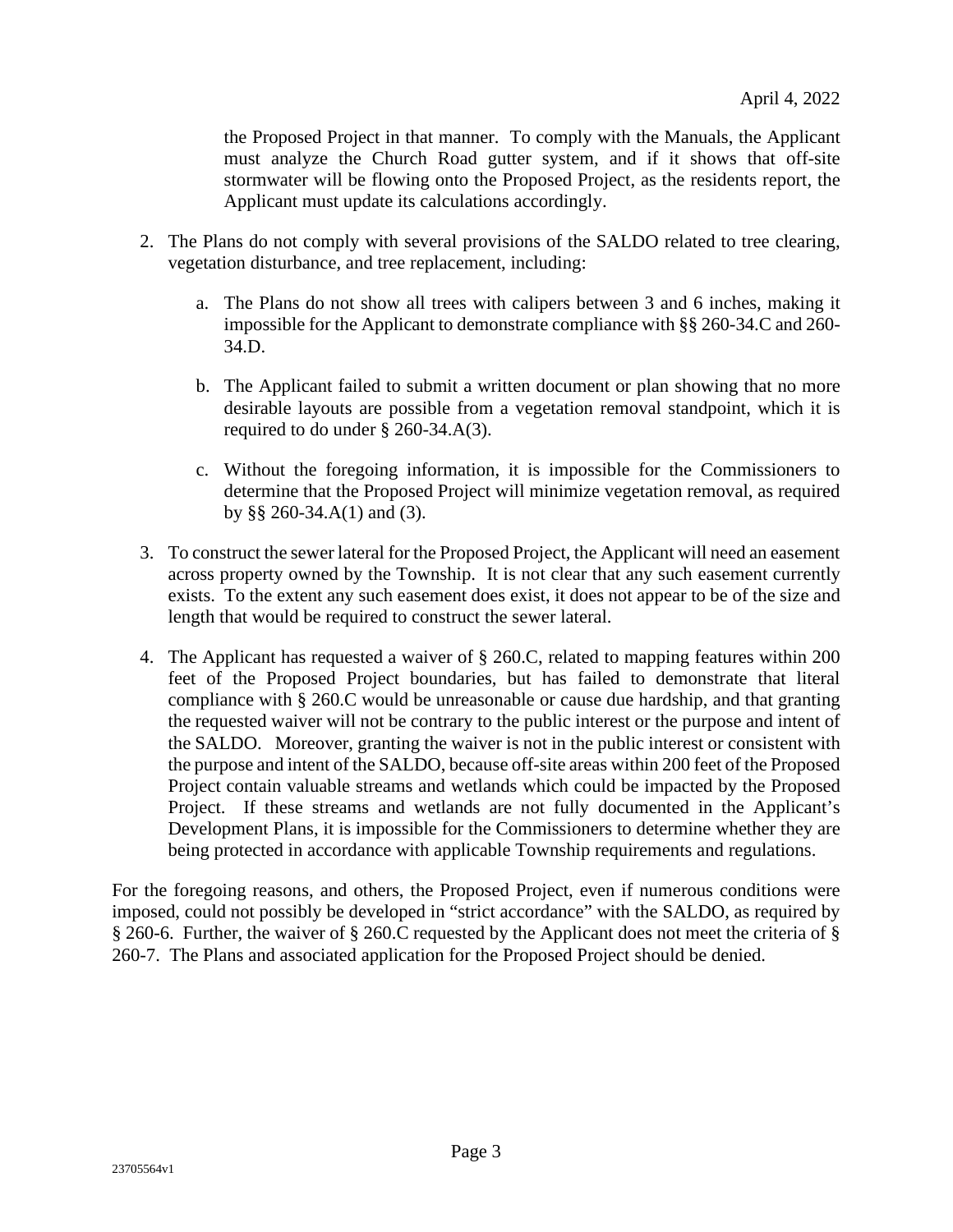April 4, 2022

Respectfully submitted,

Compa

 Aaron S. Mapes Principal

Enclosure

cc: Mitchell Zygmund-Felt, Commissioner (mitchzf@msn.com) Henry Sekawungu, Cheltenham Township (hsekawungu@cheltenham-township.org) Edward A. Diasio, Wisler Pearlstine (ediasio@wispearl.com) David C. Bernstein (dcb@dcb.com) Fredrick H. Kraus, Esq. (fredhkraus@cox.net) H. Fintan McHugh, Petrikin Wellman (hfm@petrikin.com) Robert Flinchbaugh, P.E., Cedarville (BFlinchbaugh@CedarvilleEng.com) Gerald E. Rath, III, Blumberg & Rath (grath@blumberg-rath.com)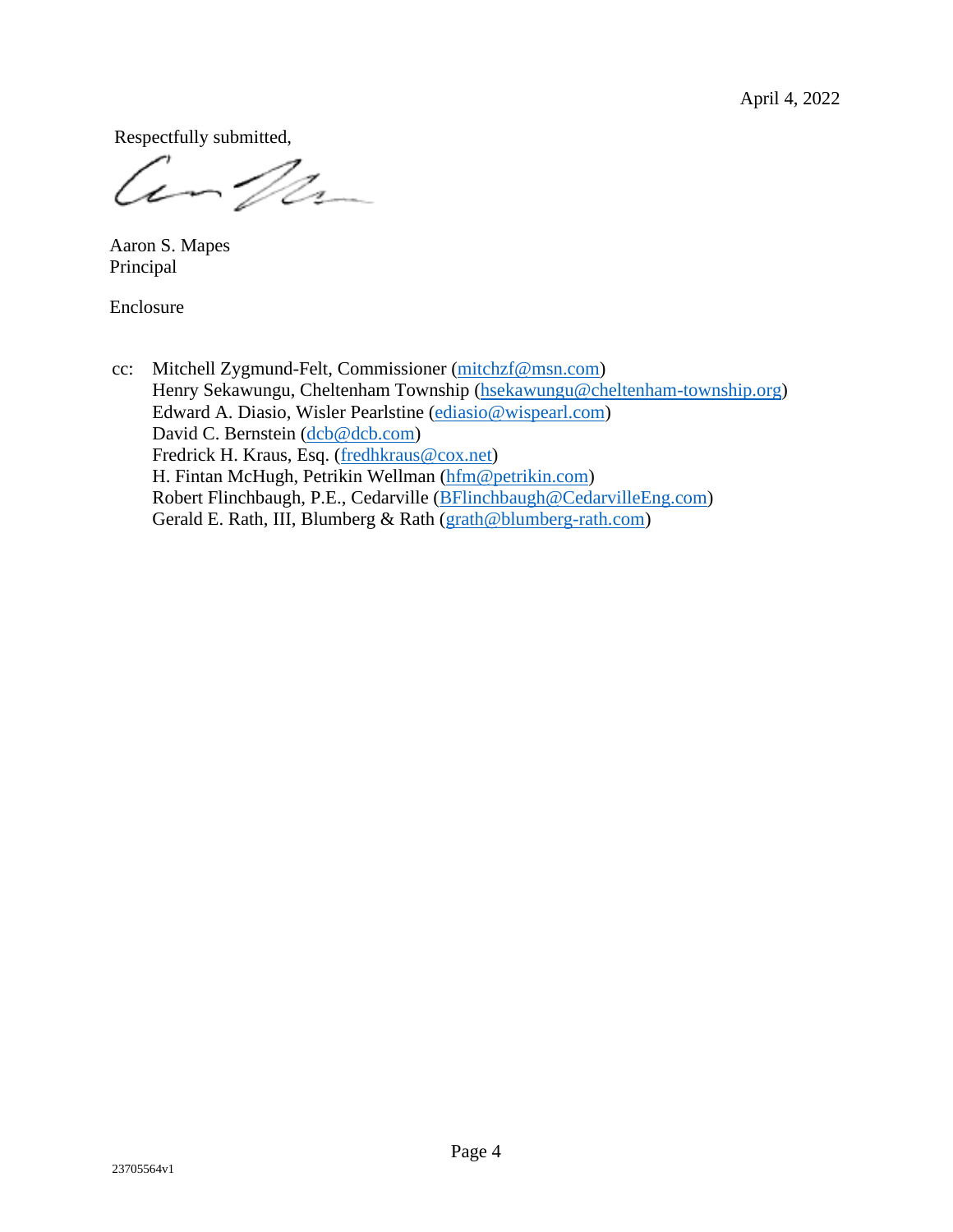# ENCLOSURE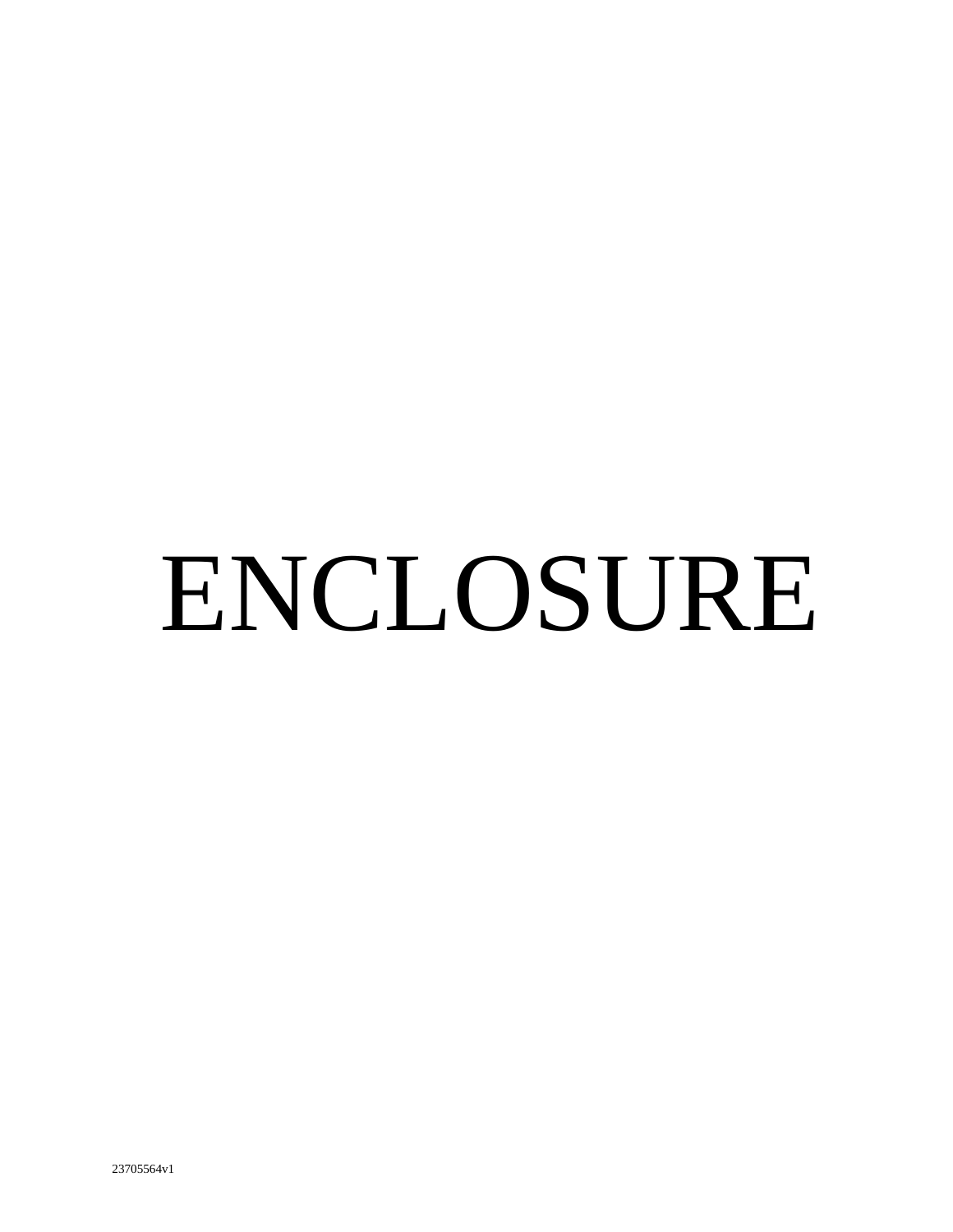



# MEMORANDUM

To: David Bernstein

From: Robert Flinchbaugh, P.E.

Subject: 222 Church Street Review

Date: March 31, 2022

The below represents CEDARVILLE'S review of plan submission information as received on March 4, 2022. It shall be noted that this review is based upon the information received to date; upon the receipt of additional information or information deemed incomplete as part of our below review, additional comments may be warranted.

### Chapter 260 Subdivision and Land Development (SALDO)

*1. Section 260-15.B.(2) - Name, address, and phone number of applicant and of the owner of record.*

The applicant's phone number should be added to Site Data Notes 2 on the Record Plan (1 of 3) sheet number 2 of 27.

*2. Section 260-15.B.(13) - Description of all deed restrictions, including conservation and environmental, easements, or other covenants affecting the property or development of the tract. The following information shall be included: the parties to the agreement, the beneficiary(ies) of the restrictions, easements and covenants, the title of the document or instrument creating the restrictions, easements and/or covenants, and a reference to their deed and page book recording location.*

*Section 260-15.D.(1) - Tract boundary lines, existing and proposed easements, existing and proposed deed restrictions, and current owners of the subject tract.*

*Section 260-47.G - Maintenance of stormwater facilities. Prior to the granting of final approval of any subdivision or land development plan, the Township must be satisfied through contractual arrangements that all stormwater facilities will be properly maintained. If all, or a portion, of the facilities will be on property which will be conveyed to an individual homeowners' association or any other eventual owner, the guarantees must be in such a form that they will carry through to the new owners. The approved post-construction stormwater management plan shall be recorded with the Montgomery County Recorder of Deeds, along with all maintenance requirements for the same.*

*Section 260-47.H - Conveyance to two or more separate owners. If the land containing stormwater management BMPs will be conveyed to two or more separate owners, the applicant shall provide written assurance and deed restrictions to the Township that the stormwater management structures will be properly*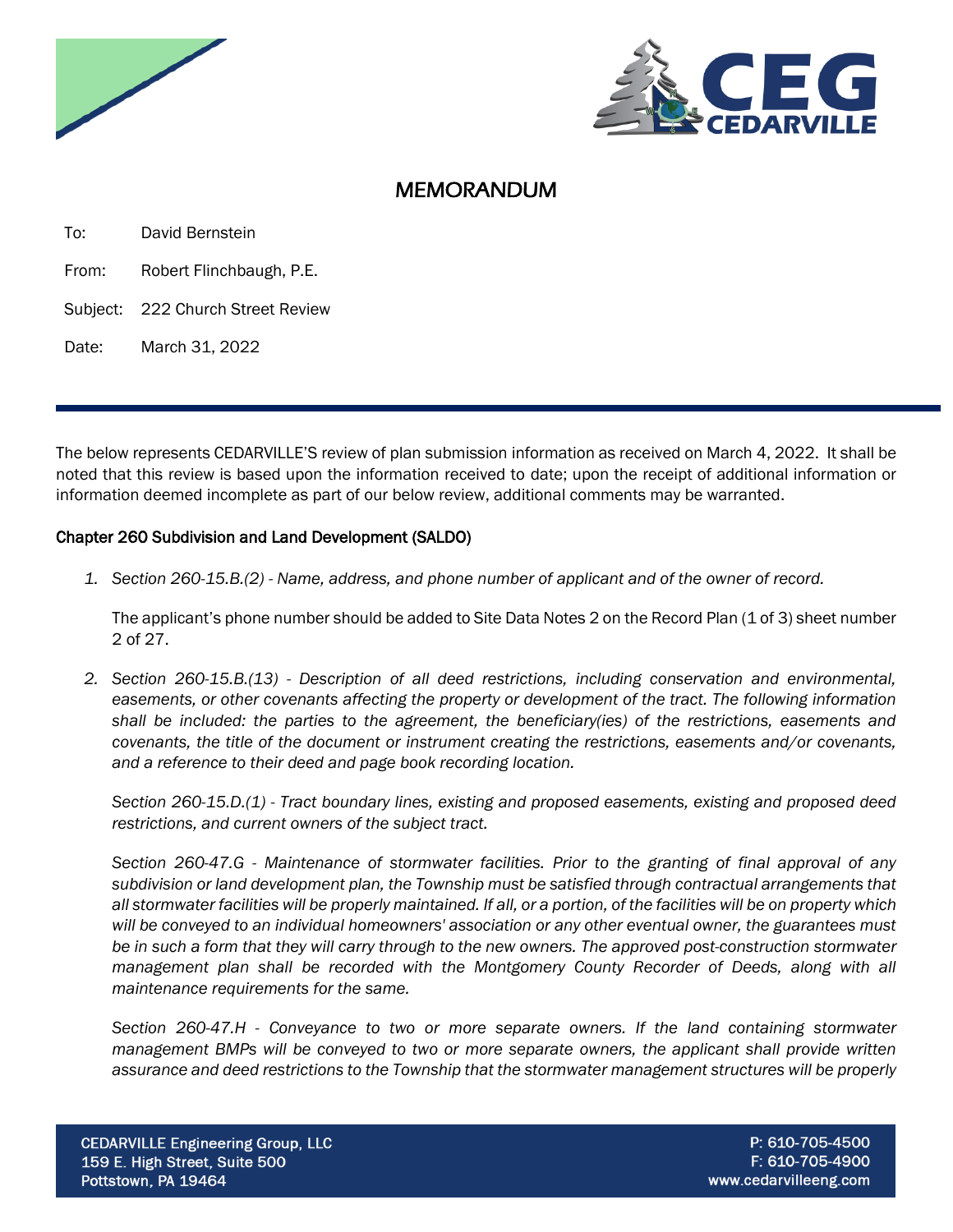

*maintained by the owners, or if acceptable to the Township, be dedicated to the Township, which shall then be responsible for maintenance.*

Operation and Maintenance notes associated with the "emergency access road", proposed "trail" through Lot 9, and the BMP on Lots 6-8 should be clearly defined on the Plans as follows:

- If the emergency access easement is to be utilized by emergency personnel, it will need to be graded to allow for vehicular access. Lot grading associated with Lots 4 and 5 encroach on this easement with slopes that adversely affect emergency personnel access. Proposed grading needs to be shown on the plan in accordance with criteria applicable to emergency accesses. This may require the installation of retaining walls and may affect overall drainage patterns.
- Access, maintenance, and use restrictions for the emergency access road as required by the Fire Marshal (currently shown through Lot 4 and 5) should be clearly defined to ensure the availability of use for Cheltenham Emergency Personnel.
- All maintenance and access restrictions and responsibilities for the proposed trail connection for Lot 9 should be clearly defined. This should include any regular maintenance for the trail proper and adjacent sensitive resources at the property line with Lot 10.
- Any requirements regarding the sanitary sewer beneath the trail should be shown on the plan or another easement provided to the Municipal Authority at the discretion of the Township/Authority Solicitor due to the placement below a public improvement.
- Clarity should be provided for the Operation and Maintenance responsibilities outlined on Record Plan (2 of 3) regarding the stormwater BMP. It is unclear how a property owner would follow these responsibilities if the structure in question within the BMP is on a different property as they have no legal recourse or access to these portions of the BMP (access gates are only provided on Lot 6 and 8, Lot 7 has no viable means of access to the facility). A site and property specific Operation and Maintenance procedure, notes, and requirements should be provided due to the unique nature of the facility configuration with the proposed parcels rather than a generic single-lot O&M provided for this application.
- Operation and Maintenance Notes: Maintenance on the Record Plan (2 of 2) needs to be revised to remove the reference to an HOA.
- *3. Section 260-15.B.(15) - Legend which shall be sufficient to indicate clearly between existing and proposed conditions.*

The Plan Legends should be updated to include all existing features as well as all improvements shown on the respective Plan Sheets. This includes, but is not limited to, right-of-ways lines, alignment centerlines, building lines, fences, walls, soil boundary lines, etc., as well as a means of differentiating between similar and congruent line styles and thicknesses. Existing features and proposed improvements should be clearly differentiated.

*4. Section 260-15.B.(22) - Reserved space for signature blocks for Cheltenham Board of Commissioners President, Township Secretary, Cheltenham Township Planning Commission Chair, Township Engineer, Notary, and the Montgomery County Planning Commission at a size and in a location according to their latest requirements.*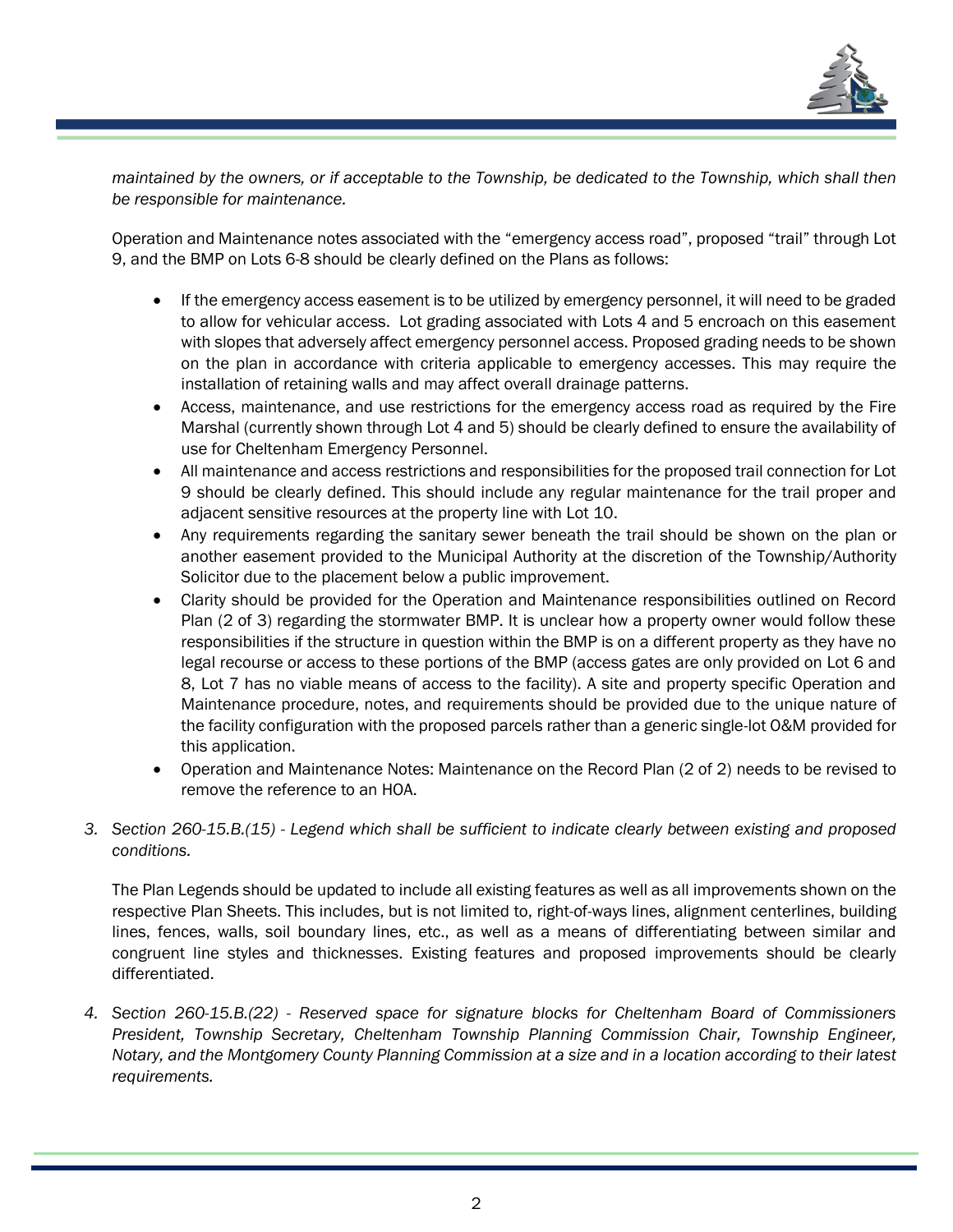

The signature blocks shown on the Record Plan (1 of 3) need to be updated to include all entities listed in the above referenced section of the Ordinance. This includes, but is not limited to, the Township Planning Commission and removing the "Township Engineer" reference from the MontCo Planning Commission block.

*5. Section 260-15.C.(2).(j) - Location and type of all existing traffic control signs, line striping, signals, and devices*

The proposed configuration for the Lot 5 driveway will need to be evaluated by a qualified Traffic Engineer, due to the proximity of the driveway to the intersection of Church and Fairview Roads.

*6. Section 260-15.C.(3).(g) - Flood-prone or floodplain areas including, where applicable, the base flood elevation using data from FEMA studies, plus a note indicating the source of hydrologic and hydraulic data for 100-year flood limits, or Montgomery County Soil Survey when applicable, as determined appropriate by the Cheltenham Township Engineer for the watercourse(s) affecting the site.*

*Section 260-15.D.(9).(a) - Any lots or lots proposed for development which lie in whole or in part within the Floodplain Conservation Overlay District, as defined in Chapter [295,](https://ecode360.com/6448532#6448532) Zoning, of the Township Code shall comply with all standards therein, in addition to the standards of this Subsection [D\(9\).](https://ecode360.com/36415547#36415547)*

*Section 260-15.D.(9).(c) - Where the subdivision or land development lies partially or completely in a floodplain or where the subdivision or land development borders on a floodplain, the plan shall include detailed information giving the location and elevation of existing and proposed streets, water supply and sanitary facilities, building sites, structures, soil types and proposed floodproofing measures. Such plan shall also show contour lines as described in § 260-13G(3) of this chapter, and identify accurately the boundaries of the floodplain and the base flood elevation. When floodproofing measures are for a structure within a floodplain, a registered professional engineer or architect shall certify that the floodproofing measures are adequate to meet the requirements of this chapter and other Township ordinances*

Survey Note 4 states that a portion of the site falls within Flood Zone AE. Construction within the flood zone should be in accordance with all applicable Township Regulations and cause no increase to the base flood elevation (BFE) when calculated via hydraulic modeling. Currently no calculations have been provided regarding the effects of the construction proposed withing the floodway. The following will need to be provided:

- Evidence of approval and permit acquisition from DEP associated with the proposed sanitary sewer installation though Tookany Creek.
- Erosion and sediment control facilities, details, and sequences associated with this crossing will need to be shown.
- Applicable hydrologic and hydraulic calculations will need to be provided for any adverse encroachment proposed within the flood plain.
- *7. Section 260-15.C.(5) - Storm sewers, including:*

*Section 260-15.C.(6) - Other existing stormwater and/or erosion control facilities, including:*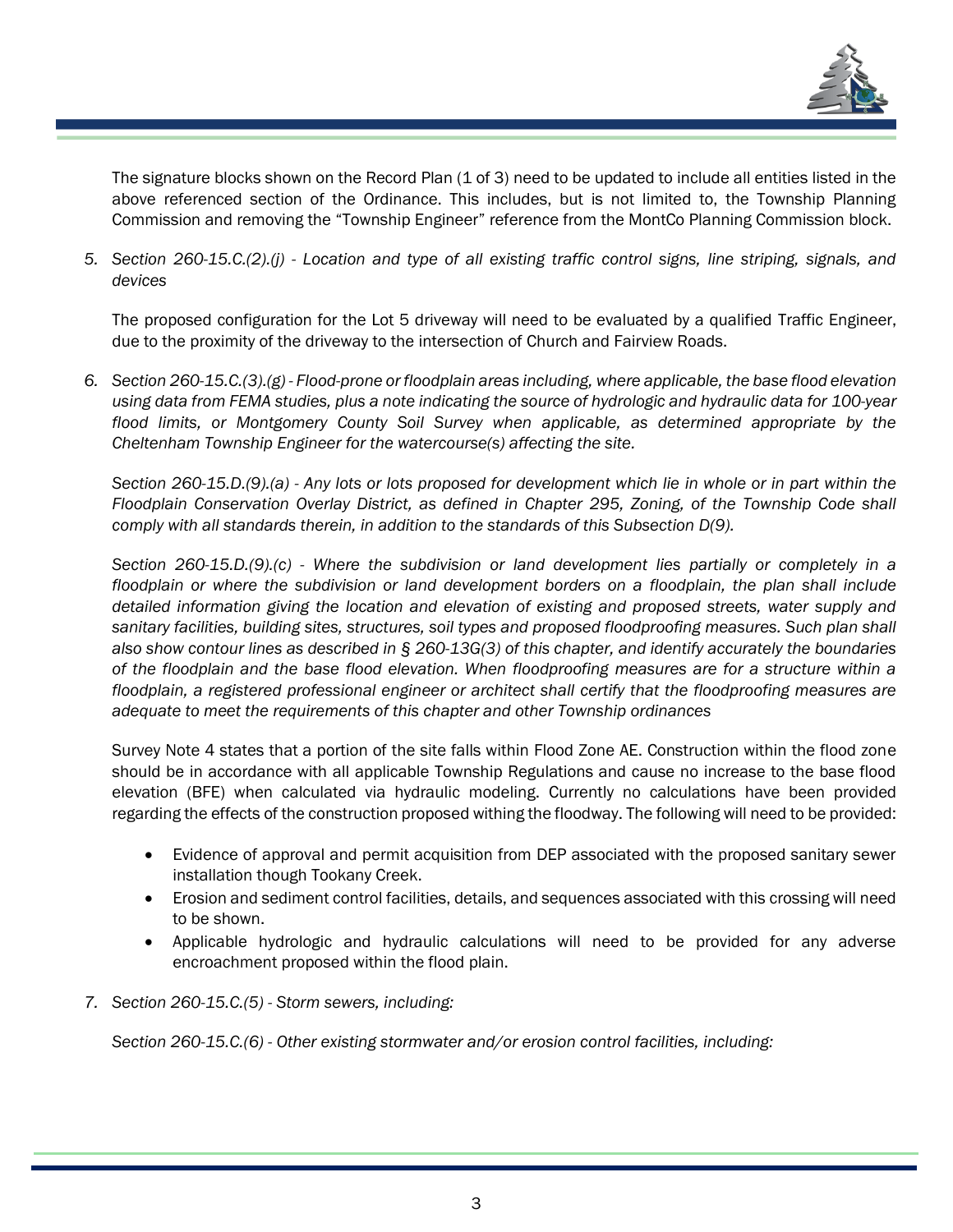

Currently no existing stormwater improvements are shown on the provided Plan. The applicant will need to confirm that all existing stormwater conveyance facilities, located along Church Road and the existing portion of Harrison Avenue, have been accurately shown.

*8. Section 260-15.D.(3) - The quantity and layout of the areas of natural features conserved according to the criteria for conservation of natural resources in open space in § [260-31C](https://ecode360.com/36415826#36415826) of this chapter.*

A Natural Resource Preservation Table is provided on Record Plan (3 of 3) however it should be updated to provide consistent percentages of disturbance with the Landscape Plan as they reference different quantities of protected and removed trees.

*9. Section 260-15.D.(4).(p).[3] - The minimum and average, and maximum maintained illumination levels for the areas being illuminated to demonstrate compliance with lighting requirements in Cheltenham Township including, but not limited to, those requirements of § [260-79](https://ecode360.com/36416701#36416701) and Chapters 235 and 295 of the Township Code.*

A Lighting Plan should be provided by the applicant to demonstrate that proposed lighting meets with Cheltenham Township Ordinance requirements and does not create adverse impacts or glare onto adjacent properties.

*10. Section 260-15.D.(6).(d).[2] - Pipe sizes and materials.*

*Section 260-15.D.(7).(b).[2] - Profiles for sanitary sewers, water mains, storm drains, including locations of manholes, inlets, and catch basins.*

The following should be addressed:

- The pipe size and material for the proposed water line should be clearly labeled on the Utility Plan.
- The proposed stormwater and water lines should be clearly shown on the Sanitary Profile provided on the Utility Profile sheet.
- The proposed water service line should be clearly shown on the provided Storm Profile sheet.
- *11. Section 260-15.D.(7).(b) - Cross section and center-line profile for each proposed or widened cartway, driveway, or parking area shown on the preliminary plan.*

The Profile View: Harrison Avenue Extension should be extended to the full length of the extension and include the existing section of Harrison Avenue to confirm that existing and proposed grades remain consistent with Township Ordinance requirements and to determine whether additional improvements to the existing section of Harrison Avenue are warranted.

*12. Section 260-17.F - Certifications.*

*Section 260-17.G – Acknowledgements.*

The following is for informational purposes only but should be noted/addressed prior to Plan recording:

• All certification blocks, signature lines, and other required documentation should be properly executed prior to plan recording.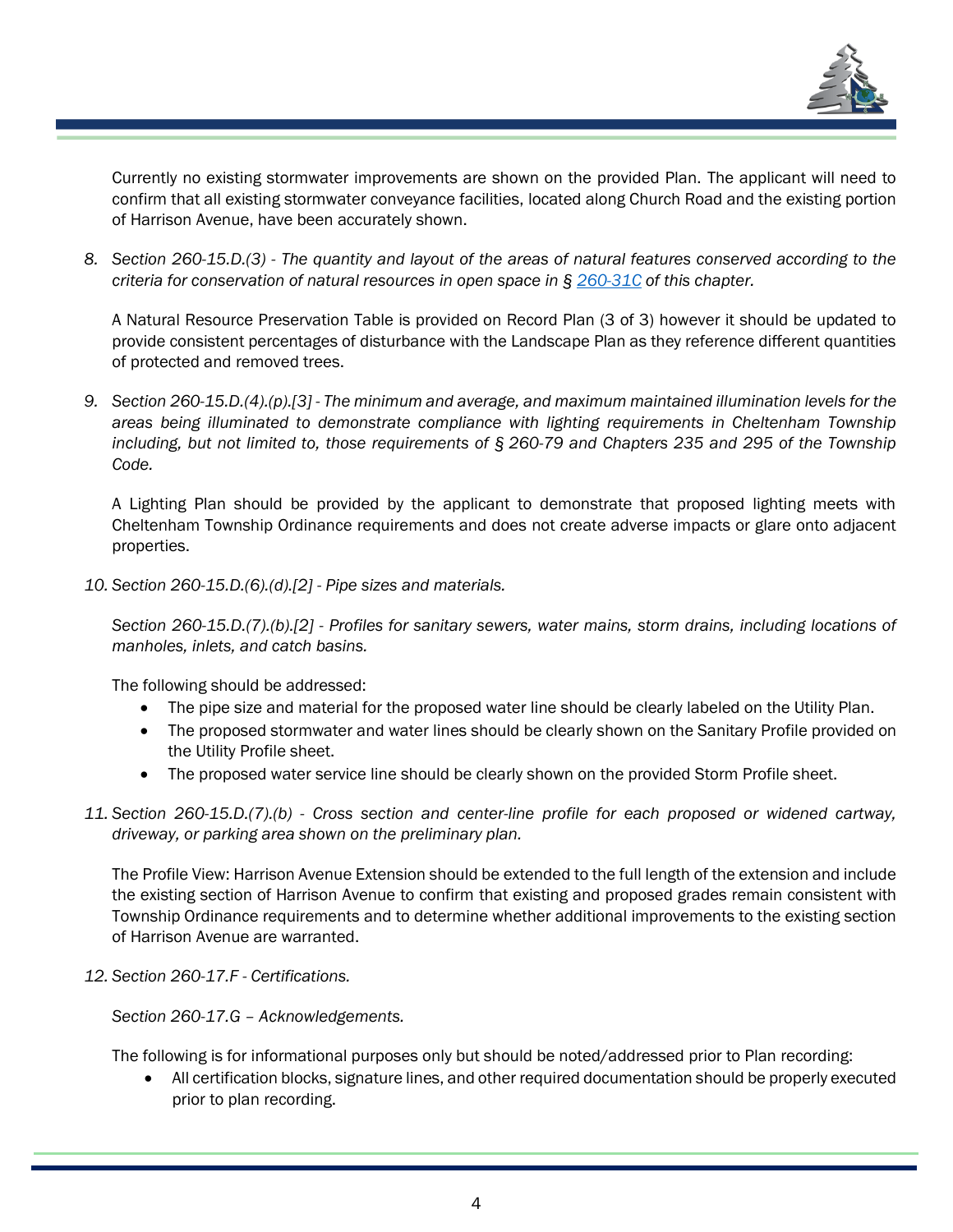

- Should the applicant's team involve individuals on the Montgomery County Planning Commission, applicable signature blocks should not be complete by these individuals.
- *13. Section 260-31.B - Natural resource preservation. To the maximum extent possible, the following environmentally sensitive features shall be preserved based on the natural tolerances to encroachment and development as follows, and in accordance with the appropriate provisions of Chapter [295,](https://ecode360.com/6448532#6448532) Zoning, of the Township Code:*

| Natural Feature                  | Minimum % to be Preserved |
|----------------------------------|---------------------------|
| Floodplains and watercourses     | 100%                      |
| Wetlands                         | 100%                      |
| Ponds, both natural and man-made | 100%                      |
| Steep slopes of 15-25%           | 70%                       |
| Steep slopes of over 25%         | 80%                       |
| Woodlands                        | 50%                       |

*Where features overlap, the greater percentage shall be conserved. The percentage of each feature is the extent that it shall not be altered, regraded, filled or built upon. The land required to be preserved by this subsection shall be permanently restricted by an easement and maintenance agreement in form and substance acceptable to the Board of Commissioners and the Township Solicitor preventing further development. The deed restrictions shall be included in the deed to the property and shall be in a form acceptable to the Board of Commissioners and the Township Solicitor.*

This item remains outstanding, pending the applicants survey of all trees with 3" DBH on site.

*14. Section 260-31.D - Open space designation. All land held for open space shall be so designated on the plans. The plans shall contain the following statement for lands in Subsection [D\(1\)](https://ecode360.com/36415840#36415840) through [\(7\)](https://ecode360.com/36415846#36415846) below: "Open space*  land may not be separately sold, nor shall such land be further developed or subdivided." All plans shall further *designate the use of open space, the type of maintenance to be provided, and a planting plan or schedule*

The applicant needs to provide a designation for the proposed open space. Proposed designations are listed as subsections below the referenced Ordinance section and each designation has specific requirements to be met. Natural area, what appears to be the proposed designation, requires a stand-alone Natural Areas Management Plan to be prepared and submitted with the application.

*15. Section 260-31.F - Open space restrictions. Every property proposed for open space shall be restricted in the following manner:*

The applicant will need to provide a copy of the proposed deed and applicable language and restrictions as outlined in Section 260-31.F.(1). It should also be noted that in accordance with Section 260-31.F.(3) the Township may require financial security to be posted for the long-term maintenance of the open space as the Township is not obligated to accept dedication of Lot 10 per Section 260.31.E.(1).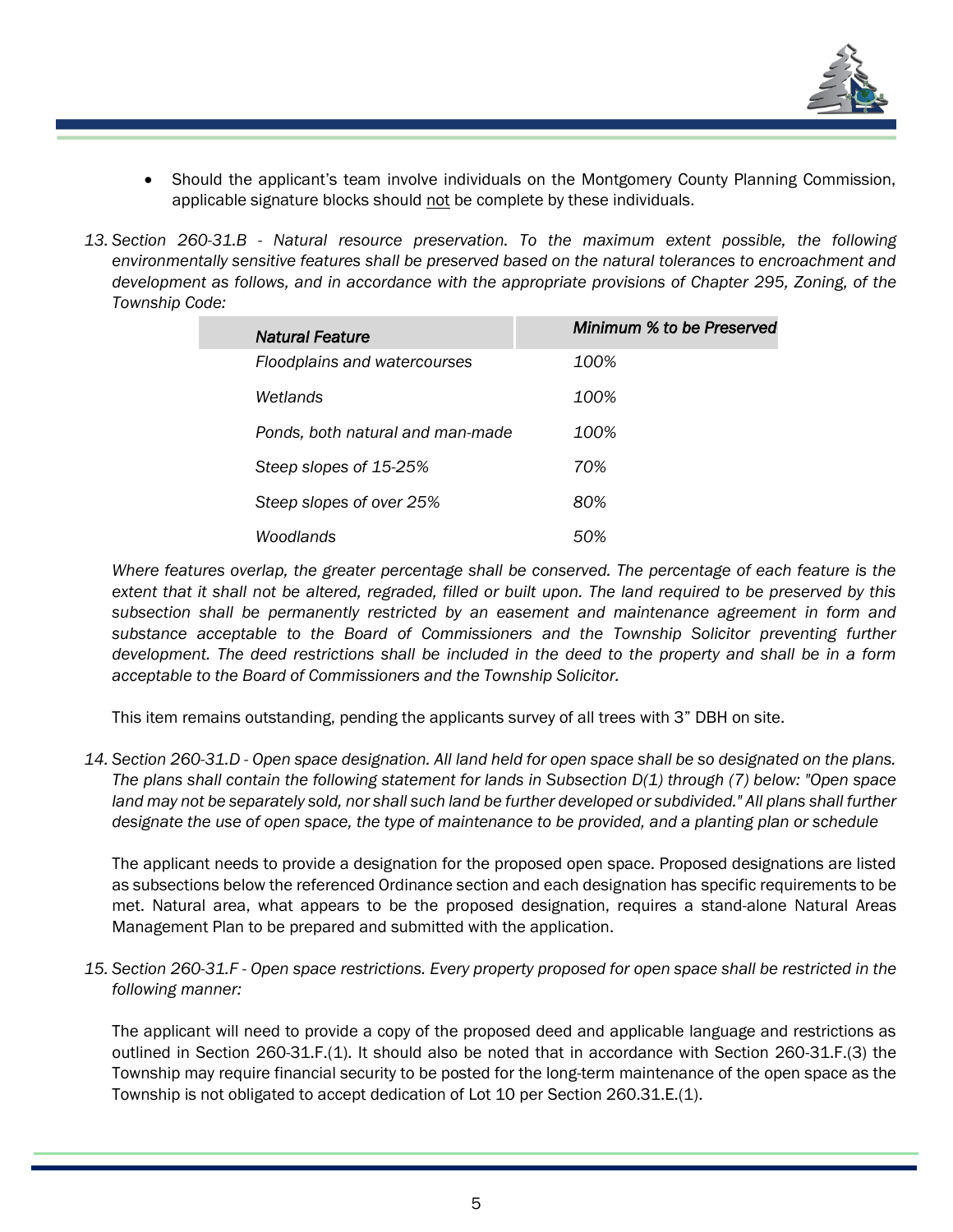

*16. Section 260-34.B - Protection of existing vegetation. Existing vegetation designated "to remain," in accordance with § 260-34D, Tree replacement planting requirements, Subsection D(1), as part of the landscaping of a subdivision or land development shall be identified in the field prior to any clearing and shall be physically protected throughout the construction process. The following additional standards shall apply:*

*(1) A temporary, sturdy physical barrier, such as a snow fence or chain-link fence as determined by the Township, shall be erected a minimum of one foot outside the dripline or a minimum of 20 feet from the tree's trunk, whichever is greater, on all sides of freestanding trees, tree masses, or woodlands prior to major clearing or construction. A detail of said fence shall be provided by the applicant for review by the Township. (2) The barrier shall be placed to prevent disturbance to or compaction of soil inside the barrier and shall remain until construction is complete. No grading shall occur within the protection area, nor shall the placement or storage of construction materials or machinery be permitted in the protection area.*

*(3) The barrier shall be shown on the erosion and sedimentation (E & S) control plan, grading plan and the*  landscape plan. Reference to the installation of tree protection should be included in the sequence of *construction notes to ensure incorporation of tree protection before the earliest stages of site disturbance.*

Tree protection in accordance with the above referenced sections of the Ordinance should be shown on applicable plan sheets. It appears that proposed grading and construction activities will conflict with the protection measures when shown. This will need to be re-evaluated once this information is adequately shown.

CEDARVILLE recommends that all proposed tree protection fencing and devices be shown on the plan around existing trees to remain with a minimum radius of 20 feet or the edge of dripline, whichever is greater, to demonstrate that no proposed improvements, grading, or other related work will occur within these zones over the course of construction of the project. Additionally, tree protection fencing should be shown on the legend as well.

*17. Section 260-34.C - Credit for preserved trees. Tree plantings required by this chapter are permitted to be satisfied, whenever possible, by utilizing or preserving existing noninvasive, healthy trees. To receive credit, an applicant must demonstrate that the trees intended to be preserved are located in areas of the site suitable to otherwise satisfy the replacement landscape requirement; an applicant must stipulate exactly what replacement landscape requirement is proposed to be credited. Credit for existing trees which are "to remain," or "to be preserved," as determined in § [260-34A\(4\)](https://ecode360.com/36415890#36415890) above, to offset the replacement tree requirement shall be calculated as follows:*

| Preserved tree<br>(dbh) | <b>Number of Trees Credited</b><br>(3 inches caliper) |
|-------------------------|-------------------------------------------------------|
| 18 inches and greater   | 4 trees $*$                                           |
| 12 to 17 inches         | 2 trees $*$                                           |
| 8 to 11 inches          | 1 tree $\star$                                        |

The applicant should revise the Total DBH Preserved column within the Tree Preservation Credits table shown on Sheet 11. Per the above referenced Ordinance, each credited "tree" only receives a 3" DBH while the applicant is calculating DBH values in excess of 7" and accounting for trees not accepted for credit (7" and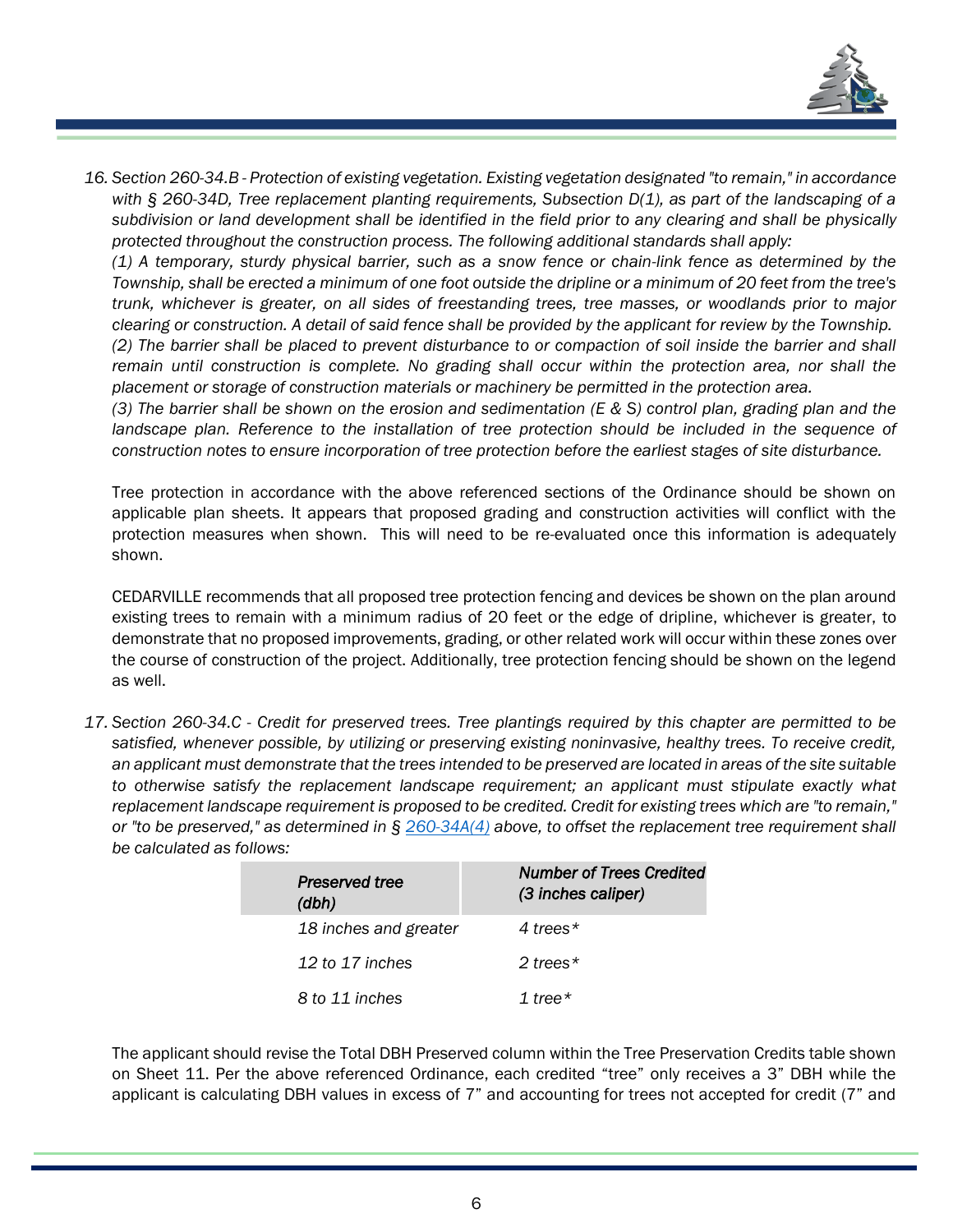

smaller DBH). By incorrectly calculating the total credited DBH future calculations that use this value will be incorrectly skewed to the developer's favor.

*18. Section 260-34.D.(1) - Any subdivision or land development proposal which will result in the destruction of any trees (dead or alive) three inches dbh or greater that would result in the reduction of 10% or more of the total tree dbh in the limit of disturbance (LOD) area shall replace all of the tree dbh removed in excess of 10% as reduced by the appropriate credit for preserved trees in the LOD area. If the LOD area does not reasonably contain enough space for the required replacement trees, they may be planted elsewhere on the subdivision or land development tract. "Existing trees" shall also include all trees which existed on the site two years prior to the submission of the application for subdivision or land development approval. The total tree removal impact of woodland areas designated "to be removed" shall be measured by a forest density survey that calculates the approximate quantity of trees (three inches dbh or greater) per square foot area. Calculated woodland tree removals and individual mature tree removal shall be listed on the plan. Required tree replacements shall be calculated by the following formula:*

Figure 4.1. Calculation of Required Replacement Trees

Total DBH of Existing, Live Trees, 6" DBH or greater, TO BE REMOVED \_\_

MINUS CREDIT FOR PRESERVED TREES

| [No. of Live, Preserved Trees, 8" - 11" DBH  |         | $\chi$ [1] $\chi$ [2.5] = (minus) - |  |
|----------------------------------------------|---------|-------------------------------------|--|
| [No. of Live, Preserved Trees, 12" - 17" DBH |         | $x[1] x[2.5] = (minus) -$           |  |
| [No. of Live, Preserved Trees, 18" & up" DBH | $=$ $-$ | $\chi$ [1] $\chi$ [2.5] = (minus) - |  |
| [No. of Live, Preserved Street Trees]        |         | $x[1] x[2.5] = (minus) -$           |  |
| REQUIRED REPLACEMENT TOTAL DBH               |         | (sum)                               |  |
|                                              |         |                                     |  |

PROPOSED REPLACEMENT TOTAL DBH [Fig. 4.1 not underscored for clarity]

It appears that the Replacement Total DBH (and corresponding calculations) are deficient as noted below:

- A forest density survey calculating the approximate quantity of trees per square foot should be included for review (shown in above). The applicant has responded to the Township stating this shall be provided.
- It appears that a calculation discrepancy exists between the Trees to be Removed table/Tree Disturbance table values for Tree DBH to be Removed (1,454") on Sheet 11 and manually summing the total tree DBH as provided on the Existing Tree Charts (1,487") on Sheet 5. This discrepancy should be verified and revised to provide an accurate value for use in replacement tree DBH calculations.
- *19. Section 260-34.D.(1).(a) - Each tree three inches dbh or greater that is destroyed shall be replaced with a sufficient number of trees whose total caliper measurement equals the dbh measurement of the tree which is destroyed or removed minus the credit for preserved trees pursuant to § [260-34C,](https://ecode360.com/36415903#36415903) credit for preserved trees. Each individual replacement tree intended to satisfy this requirement shall have a minimum two-andone-half-inch caliper.*

This item remains to be addressed by the applicant.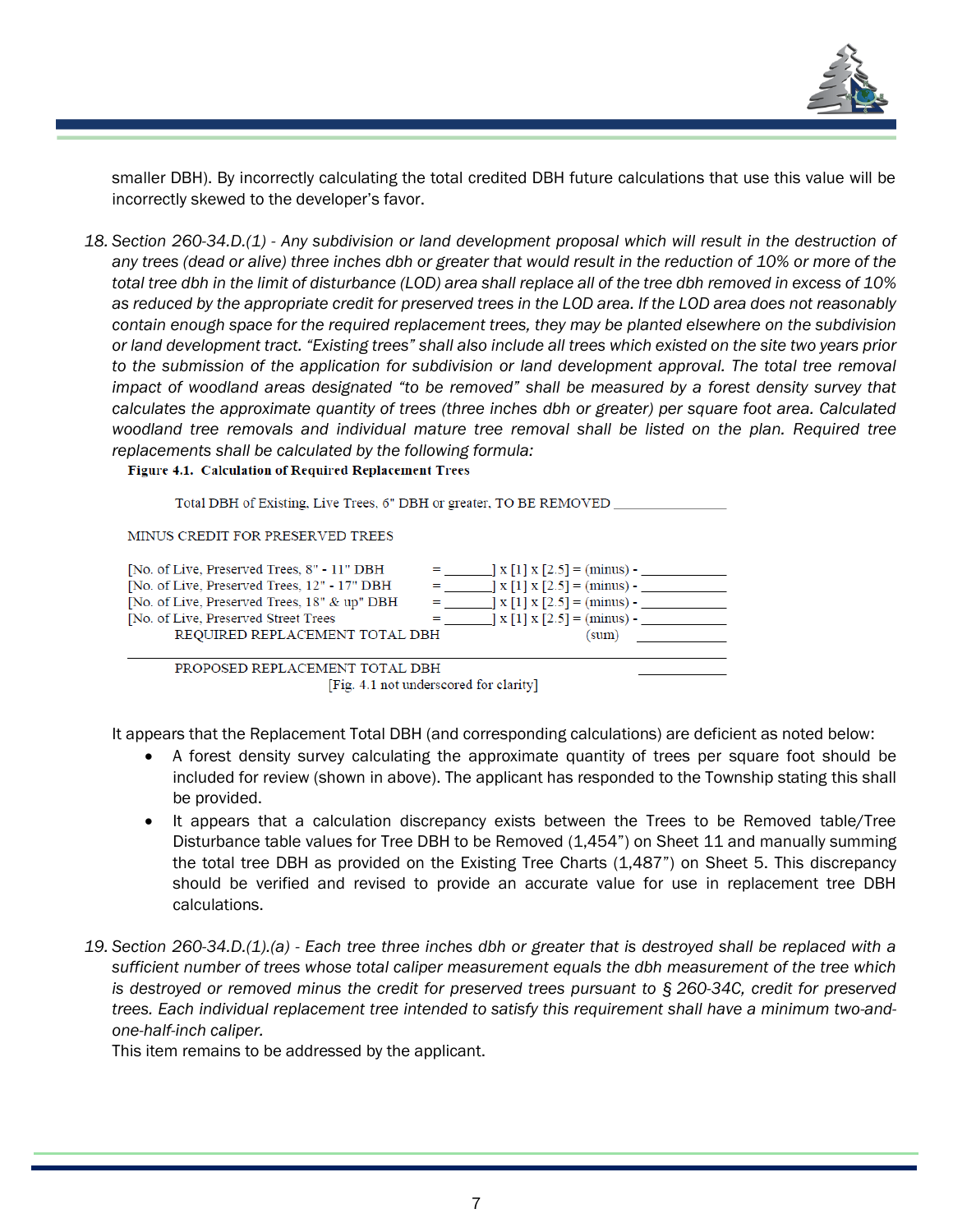

*20. Section 260-34.D.(2) - Replacement trees shall be planted on site to mitigate for existing trees removed. Such replacement trees shall be required to be planted are distinct from and in addition to all other landscaping requirements of this chapter. Proposed replacement tree plantings shall be identified and listed on the plan.*

The applicant should provide a tabulation or other means of distinguishing trees intended to meet the required tree replacement from street trees and stormwater area plantings to facilitate review and ensure that all plantings proposed for each use meet with all required spacing, setbacks, and other location-based requirements within the Ordinance. This distinguishing method should specify which trees specifically are intended to meet which requirement.

*21. Section 260-34.D.(3) - If the site does not reasonably contain enough room for the required replacement trees, the Board of Commissioners may allow the developer to locate some or all of the replacement trees on public lands or accept an equivalent fee in lieu of plantings, at their discretion.*

The applicant indicates the intent to provide 285 trees in lieu of in addition to providing 101 trees on site for tree replacement. It should be specified whether the intent is to provide trees elsewhere or pay a fee. Should the Board not deem either option acceptable, a reduction in lots and tree removal will likely be required. Additionally, the quantity of trees in lieu will likely be revised upon further revisions to the provided calculations.

*22. Section 260-40.A.(1) - Sidewalks and verges shall be required on both sides of the street within the ultimate right-of-way.*

The applicant will need to extend proposed sidewalk through the entire frontage of Lot 9. Omitting a sidewalk in this area prevents ADA access to the trail network from the northern side of the street thereby requiring access through the vehicular travel area. It should be noted that an access through a snow depositing area/easement is not an acceptable route as it may regularly be blocked during winter conditions.

*23. Section 260-40.B.(3).(c) - Where a verge is proposed as a grass strip, in no case shall its width be less than three feet.*

The applicant will need to revise the proposed verge width between the curb and sidewalk to a minimum width of 3 feet.

*24. Section 260-42.B.(1) - Multi-use trails shall be 10 feet wide with a cleared area of five feet in width on either side.*

The applicant should revise the landscaping plan to provide a minimum of 5 feet of clear area adjacent to both sides of the proposed trail to ensure ease of maintenance and usage by residents of the Township.

*25. Section 260-47.N.(2).(b).[2] - The minimum top width of detention, retention, wet pond, or any other basin berm that stores stormwater volumes of 10,000 CF or greater at the 100-year water surface elevation shall be 10 feet. For basins with a storage volume less than 10,000 CF, the minimum berm width shall be five feet.*

The proposed basin should be revised to provide a minimum berm width of 10 feet to ensure that the berm can adequately function and manage the total proposed storage volume of 16,000 cubic feet of runoff. An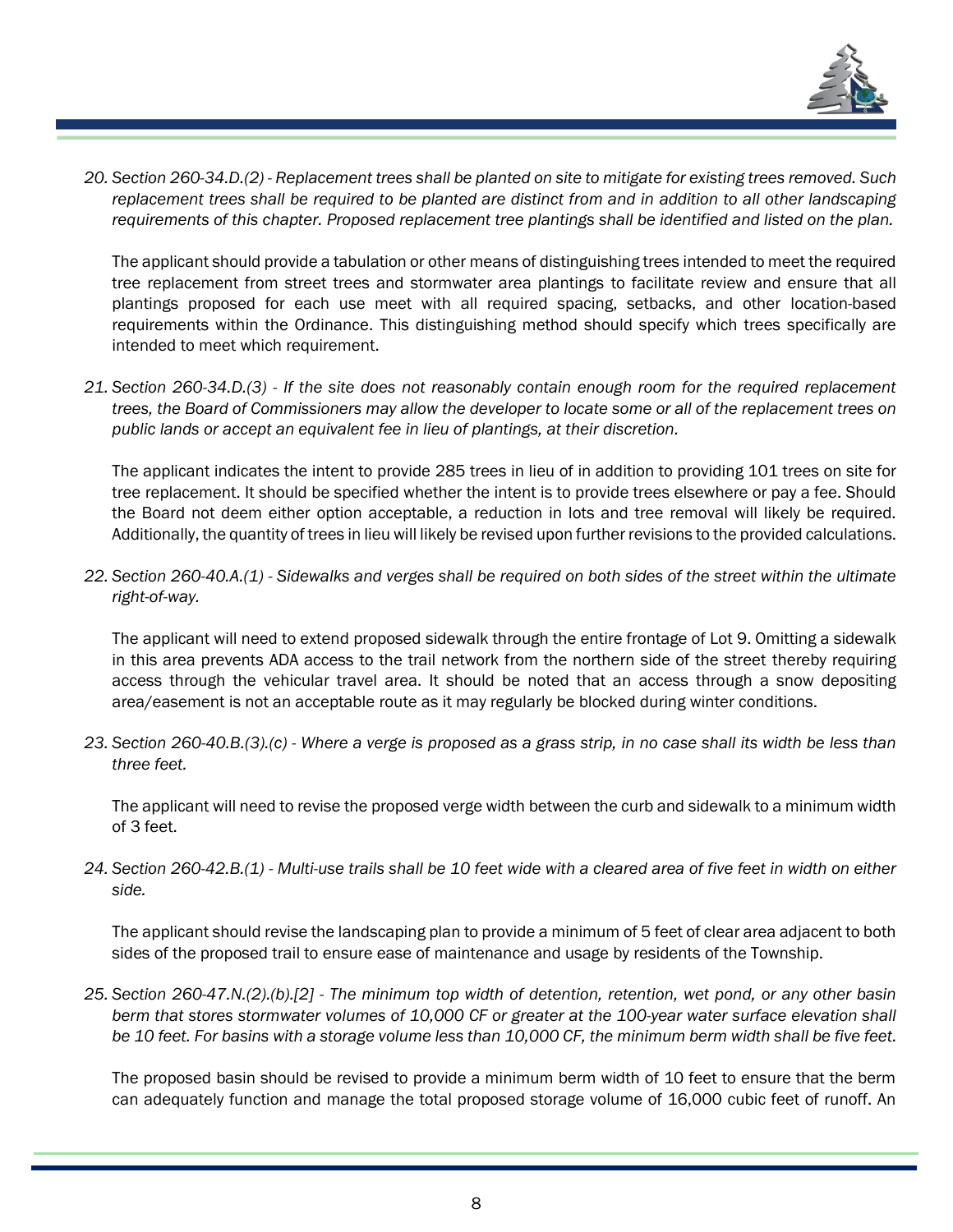

undersized berm will potentially result in failure of the berm and the BMP. This needs to be clearly identified on the "Retention Basin – BMP #1 detail and be accurately reflected on the Grading Plan.

*26. Section 260-47.N.(2).(b).[3] - Cut of trench. A cutoff trench will be excavated along the center-line dam on earthfill embankments. The minimum depth shall be two feet. The cutoff trench shall extend up both abutments to the riser crest elevation. The minimum bottom width shall be eight feet wide but wide enough to permit operation of compaction equipment. The side slopes shall be no steeper than 1:1. Compaction requirements shall be the same as those for the embankment. The trench shall be kept free from standing water during the backfilling operations.*

The proposed basin will need to provide a cutoff trench within the berm to prevent failure of the basin berm.

*27. Section 260-47.N.(2).(c) - Emergency spillways discharging over embankment fill shall be constructed of reinforced concrete checker blocks to protect the berm against erosion. Alternate lining materials may be utilized upon approval of the Township Engineer. The lining shall extend to the toe of the fill slope on the outside of the berm and shall extend to an elevation three feet below the spillway crest on the inside of the berm.*

The emergency spillway detail should be revised to include reinforced concrete checker blocks to resist erosion as required by the above referenced section of the Ordinance.

*28. Section 260-47.N.(3) - Infiltration rates. Infiltration BMPs may only be installed within areas in which the tested infiltration rate falls between 0.1 and 10 inches per hour. Any infiltration system shall be designed to fully drain all water within 72 hours following the peak storage volume of the design storm event. Testing of infiltration rates shall be completed in accordance with Appendix C of the Pennsylvania Stormwater Best Management Practices Manual.*

The applicant should provide dewatering calculations for the proposed basin demonstrating that the 100-year storm will dewater from the basin within 72 hours of the design storm ending. Should the basin not be able to dewater, the basin may become a breeding ground for mosquitoes and other undesirable conditions due to standing water.

*29. Section 260-47.N.(4) - Methodology. The Soil Complex Method shall be use for all projects in which the total earth-disturbance area exceeds 1.0 acres. Use of the Rational Formula for analysis of drainage areas shall be permitted only upon approval of the Township Engineer.*

The provided stormwater management calculations should be revised to utilize the Soil Complex Method (SCS) instead of the Rational Formula. Use of the Rational Formula is less conservative than the Soil Complex Method and can create a significant discrepancy in runoff rates and volumes when used for large site areas. This discrepancy can result in surcharging flows at inlets and BMPs causing failure of stormwater management ultimately resulting in stormwater BMP lacking sufficient capacity to adequate manage post-development runoff. Preliminary calculations when the currently proposed stormwater management facility is routed using the SCS method indicate the basin volume is insufficient to manage the 25-year storm and greater, based upon the calculations as currently presented. In order to properly manage the required release rates and stormwater runoff, a basin of significantly larger size is warranted.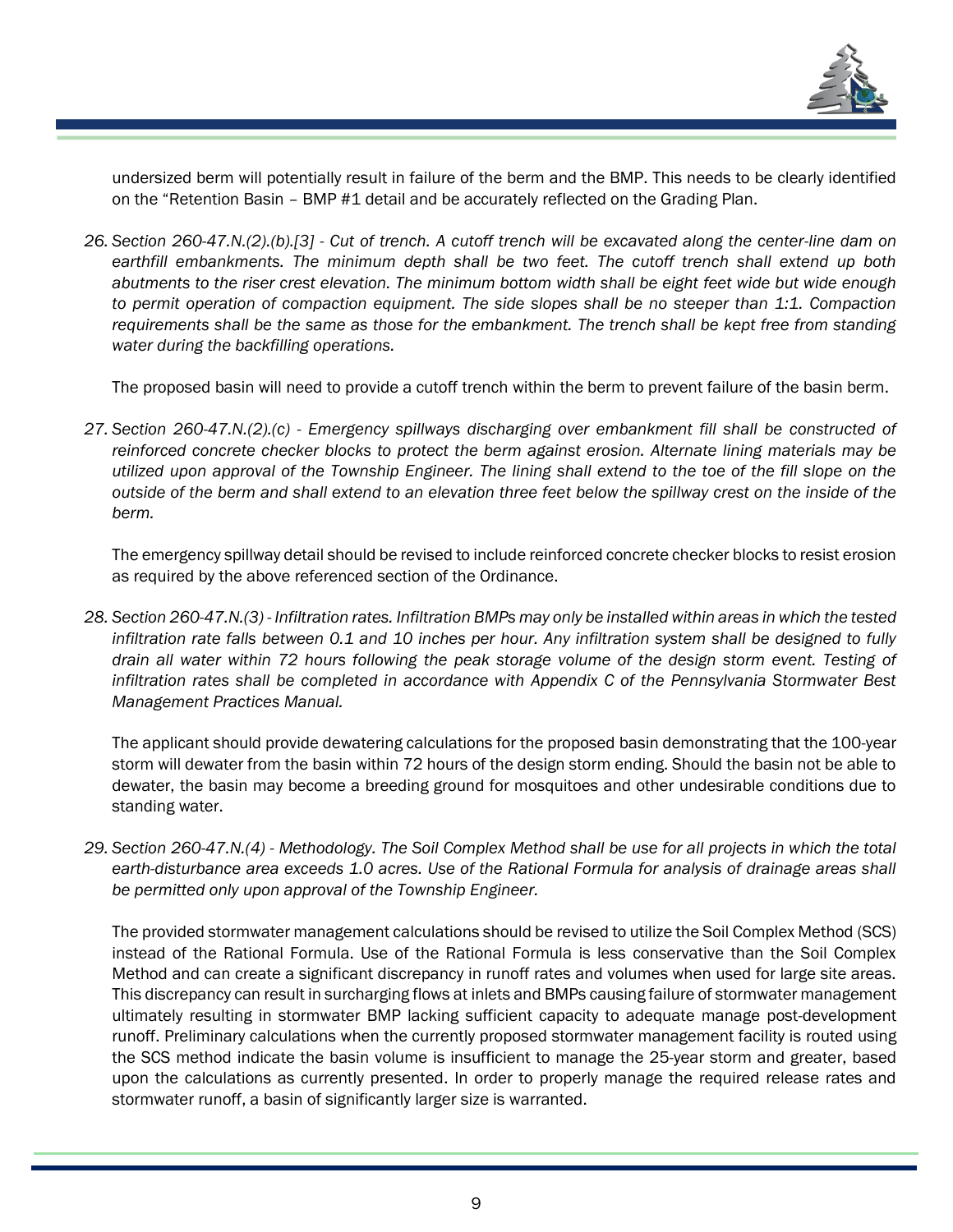

*30. Section 260-48.D - The number of street trees required shall be at least one tree per 30 feet of public or private street frontage or fraction thereof. Trees shall be distributed along the entire frontage of the property, although they are permitted to be clustered together in tree pits or planting areas and need not be evenly spaced along the frontage, provided that such clustered trees are placed between 10 feet and 12 feet on center.*

The following should be addressed regarding street tree requirements:

- The number of trees calculated and provided for the lot fronting Church Road appears to be deficient by approximately 4 trees (172.14 LF frontage  $/$  30 = 6 trees).
- The number of trees calculated and provided for the lot fronting Harrison Avenue appears to be deficient by approximately 2 trees (780.97 LF frontage / 30 = 27 trees).

The above calculations should be revised to provide the full required amount of street trees and allow for proper spacing between trees along street frontages.

*31. Section 260-51(6) – All new streets and additions to existing streets shall be designed to continue existing streets to equal or greater right-of-way and cartway width, as well as aligned with and connected to existing streets, where applicable, as recommended by the Township Engineer and Planning Commission.*

As shown the proposed extension of Harrison Avenue, designed in accordance with current Ordinance criteria, shall connect and gain access to a portion of Harrison Avenue which does is not currently in compliance with applicable roadway dimensional standards. Per the above Section, the Township has the ability to require the existing section of Harrison Avenue to be constructed in proper alignment with and to the width required by Ordinance. It is recommended that these improvements be required to maintain safe and efficient access for the existing and proposed residents of Harrison Avenue.

*32. Section 260-56.C.(9) - Shall be served by an appropriately located and constructed emergency access way when required by the Board of Commissioners using the following standards:*

*(a) Minimum cartway width shall be 12 feet.*

*(b) Pavement method (whether through grass pavers or other method) shall satisfy the standards of the Township Engineer.*

*(c) Emergency access ways shall be maintained through properly recorded easements or deed restrictions which at a minimum prohibit the planting of any vegetation except grass within the access way. (d) May be made available for pedestrian access.*

Per the memorandum prepared by Scott P. Lynch dated December 8, 2021, it is acknowledged that the emergency access proposed through Lots 4 and 5 shall not be required to handle the weight of fire apparatus. That said, the applicant will still need to address the following:

- A 12-foot wide cartway width will need to be maintained. This area shall be graded to the full 12-foot width at a recommended maximum of grade of 10% to permit access in severe weather conditions. The proposed grading shown in this area associated with the Lot 4 and 5 dwellings will need to be reconfigured to meet this requirement.
- The grading associated with the above shall be configures to maintain all stormwater discharge within the limits of the proposed tract and away from any adjoining properties.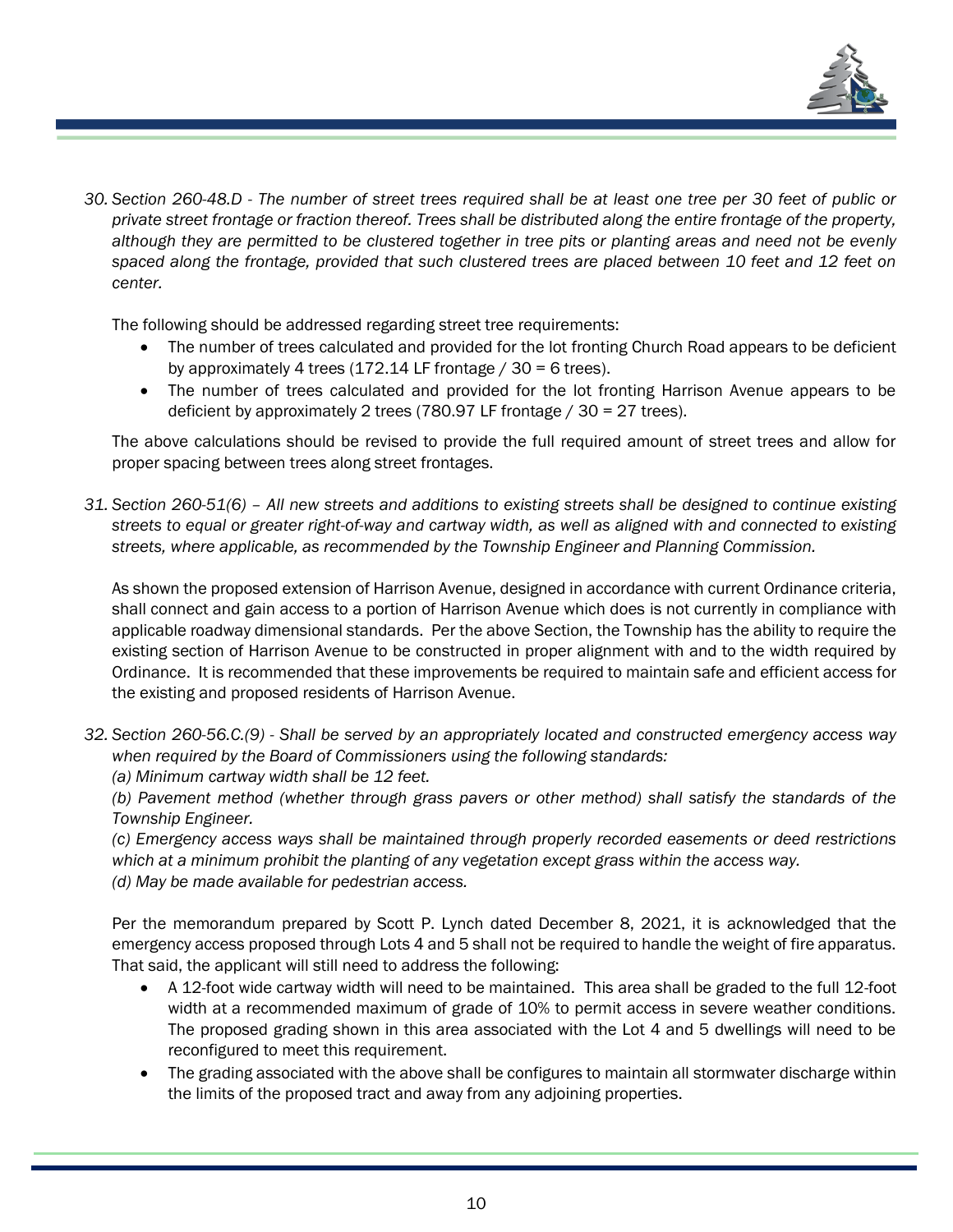

- The proposed emergency access easement locations will need to be reconfigured to maintain the vegetative buffer indicated on the Landscape Plan, while keeping the easement free of any vegetation.
- *33. Section 260-62.A.(1) - Trees and shrubs shall be planted in and around stormwater basins if they do not interfere in the proper function of the basin and no trees are planted within 30 feet of an outlet/drain structure, emergency spillway, or dam. A minimum of two trees and 10 shrubs per 100 linear feet of basin perimeter, measured at the top of the basin berm, shall be planted in and around the basin.*

The number of shrubs provided in/around the basin appears to be deficient by approximately 4 shrubs.

*34. Section 260-63.C.(4) - Minimum species diversity. A minimum variety of species per plant type (canopy tree, understory tree, shrub, perennial, etc.) is required as follows:*

| <b>Number of Plants Per</b><br><b>Plant Type</b> | Minimum Number of Species Per<br><b>Plant Type Required</b> | Maximum % of Any One<br><b>Species Per Plant Type</b> |
|--------------------------------------------------|-------------------------------------------------------------|-------------------------------------------------------|
| $0$ to $5$                                       |                                                             | 100%                                                  |
| 6 to 15                                          | 2                                                           | 50%                                                   |
| 16 to 30                                         | З                                                           | 40%                                                   |
| 31 to 50                                         | 4                                                           | 30%                                                   |
| $51+$                                            | 6                                                           | 20%                                                   |

Based on the provided quantity of Evergreen Trees (52) in the "Plant List" table, the variety of species per plant type is deficient as only four (4) species are provided of the six (6) noted above. Landscape diversity is essential to the longevity and overall health of the plant material in a given area.

*35. Section 260-72.D – Figure 6.1, Minimum Street Construction Standards*

|                                         | Local Road    | Arterial or Collector Road |
|-----------------------------------------|---------------|----------------------------|
| Superpave surface course                | $11/2$ inches | $11/2$ inches              |
| Superpave binder course                 | 2 inches      | 2 inches                   |
| Bituminous concrete base course         | 3 inches      | 5 inches                   |
| PennDOT No. 2A coarse aggregate subbase | 6 inches      | 6 inches                   |
| Minimum design structural number        | 3.0           | 3.7                        |

The "On-Site Asphalt Paving Detail" should be revised to specify that it is for use as driveway pavement only as it does not meet the requirements of pavement thickness for a roadway as described above.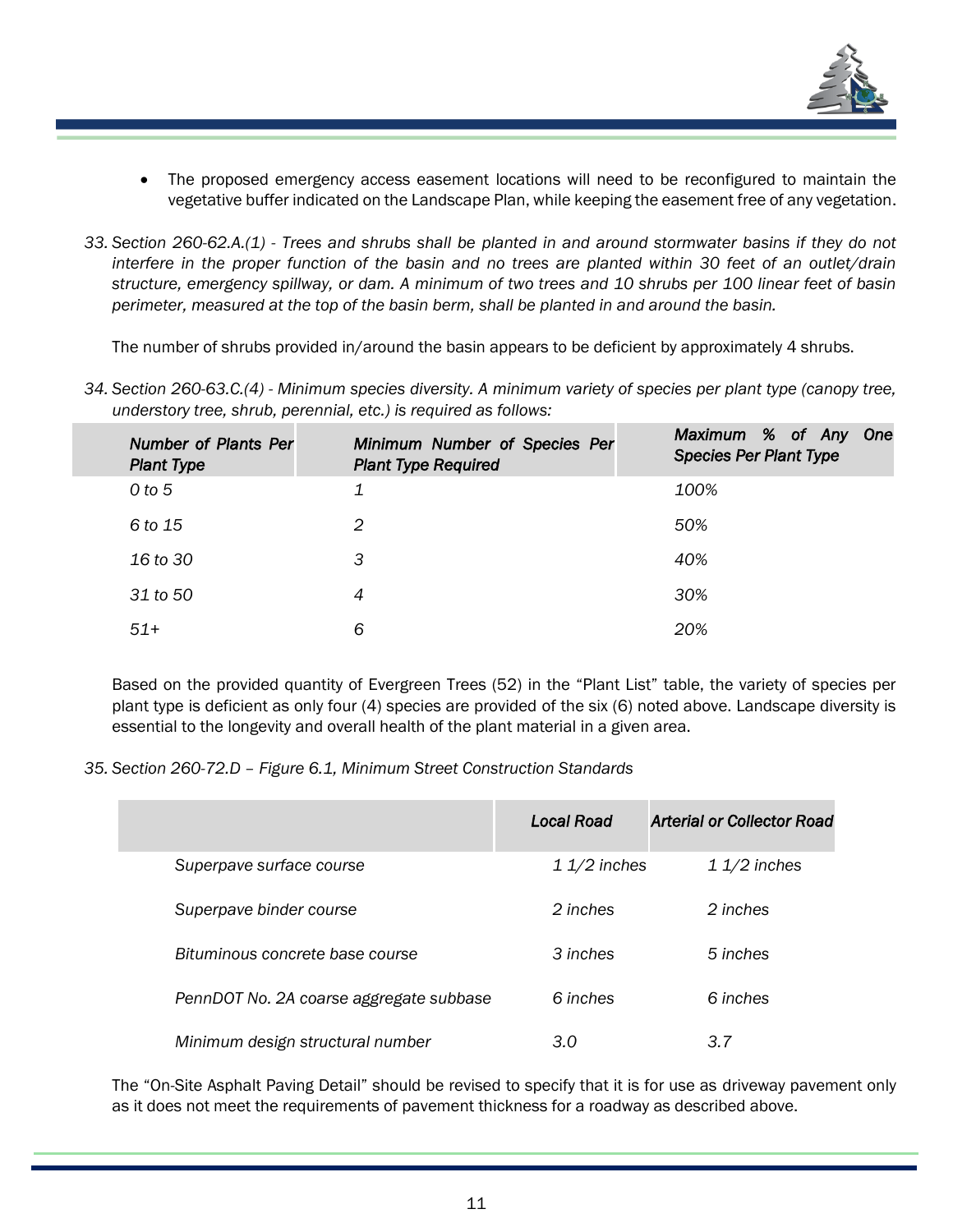

*36. Section 260-75.A.(1) - Pathways shall be six feet to eight feet wide and consist of two inches of Superpave wearing course over a six-inch layer of AASHTO No. 57 stone.*

The 10' Wide Asphalt Paving Detail should be revised to provide a minimum depth of 2" of wearing courses as described by the above referenced section of the Ordinance.

*37. Section 260-77.B.(2) - Driveway apron: a minimum of six inches thick with six-inch-by-six-inch welded wire mesh reinforcing.*

The following should be addressed:

- The Driveway Composition Detail should be revised to include a driveway apron to provide clarity and consistency with the Plan Set.
- The 6" Concrete Sidewalk at Driveways Detail should be revised to provide a tie-in to the roadway. The current detail does not match the rest of the Plan Set and shows driveways starting and ending with grass outside of the concrete area.
- *38. Section 260-77.B.(4) - The portion of the sidewalk which crosses the driveway apron must meet with thickness requirements above and have a maximum cross slope of 2%.*

Based on the provided spot elevations at the driveway aprons shown on the Grading Plan, it appears that some driveway aprons have a cross slope that exceeds 2%. The applicant will need to verify and revise all driveway aprons and provide labels for cross slope measurements to demonstrate compliance with the above referenced section of the Ordinance and an adherence to ADA use and access requirements. Regrading of these areas has the potential to affect disturbance limits and the trees requiring removal.

*39. Section 260-77.F - All driveways shall be provided with a stopping area within which the grade shall not exceed 4%. The stopping area shall be measured as follows:*

*Section 260-77.F.(1) - The length of stopping area shall be a minimum of 20 feet or the length of the longest vehicles anticipated to use the driveway, whichever is greater*

*Section 260-77.F.(2) - Stopping areas shall be measured from the ultimate right-of-way line for all streets*

Driveway grading should be revised to provide the 20-foot stopping area (area graded at a maximum slope of 4% for 20 feet from the ultimate right-of-way line). Based on the current grading, this area is not provided at 7 of the 9 proposed lots. Regrading of these driveway may have an effect on disturbance limits and required tree removal.

### *40. Section 260-92 – Financial Security*

Financial security must be posted to the Township prior to approval of final plans to ensure all public improvements are properly and fully installed.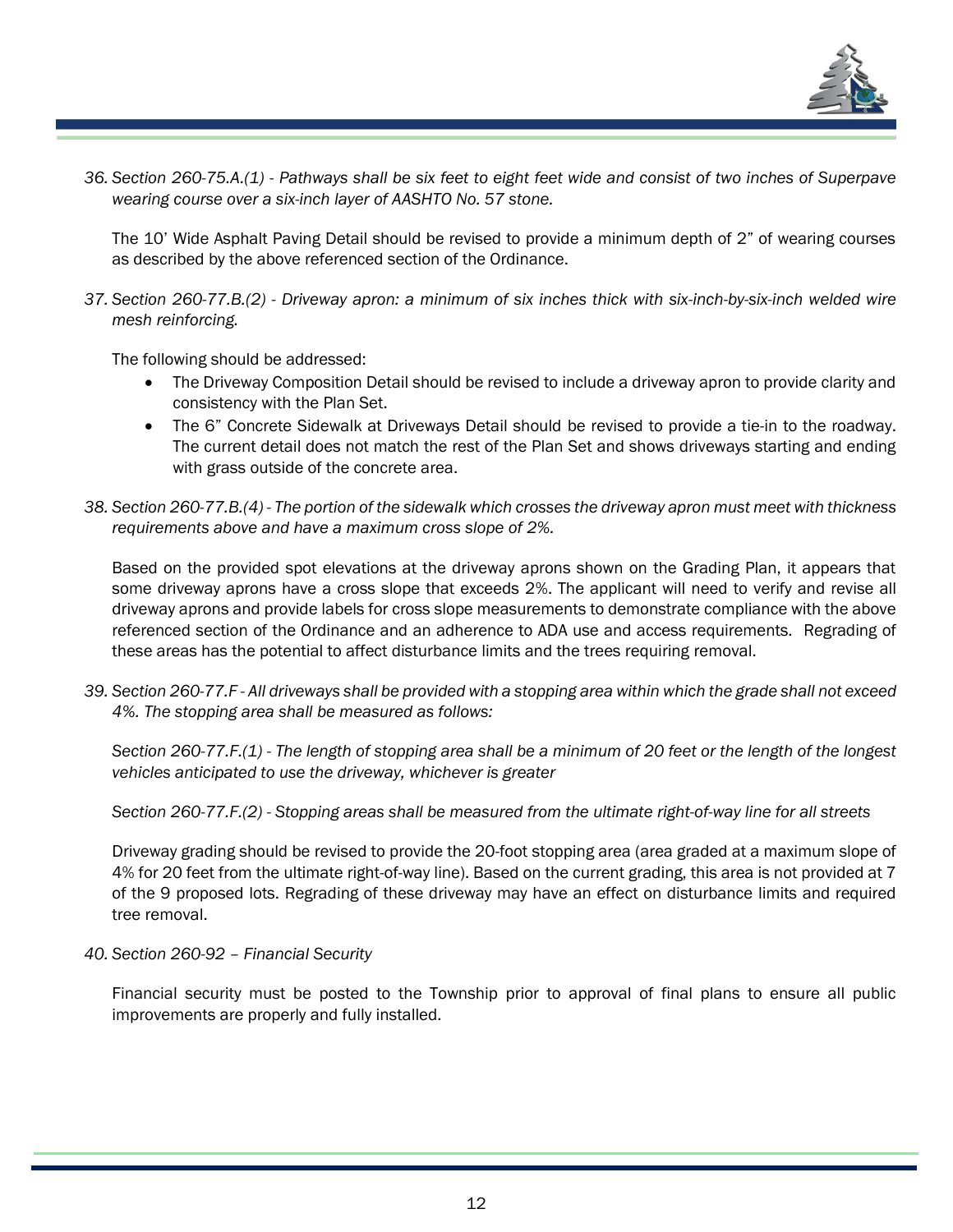

#### Chapter 280 Trees

*1. Section 280-10.A.(1) - All woody vegetation to be retained within 25 feet of a building site, parking area or other proposed improvement shall be protected from equipment damage by snow fencing or other effective*  barriers; fencing or barriers around trees shall be placed at the dripline, unless determined to be appropriate *at another location by the Director.*

Tree protection fencing and barriers should be being shown on all plan views. See SALDO Comment #16.

*2. Section 280-113 - Trees for new and/or replacement shade trees shall be selected from Table A and shall be balled and burlapped with a minimum dbh of 3 to 31/2.*

| <b>Common Name</b>                | <b>Scientific Name</b>           |
|-----------------------------------|----------------------------------|
| <b>Bloodgood London Planetree</b> | Platanus acerfolia "bloodgood"   |
| Dawn redwood                      | Metasequoia glyptostroboides     |
| Littleleaf lindens                | Tilia cordata                    |
| Pin oak                           | Quercus palustris                |
| Red oak                           | Quercus rubra                    |
| River birch                       | Betula nigra                     |
| Scarlet oak                       | Quercus coccinea                 |
| Sugar maple                       | Acer saccharum                   |
| Swamp red maple                   | Acer rubrum                      |
| Thornless honey locust            | Gleditisia triacanthos "inermis" |
| White oak                         | Quercus alba                     |
| Willow oak                        | Quercus phellos                  |
| Zelkova                           | Zelkova serrata                  |

The following proposed deciduous trees do not conform to the required plant list "Table A" above:

- Serviceberry
- 
- Sweetgum
- Swamp White Oak

*Table A*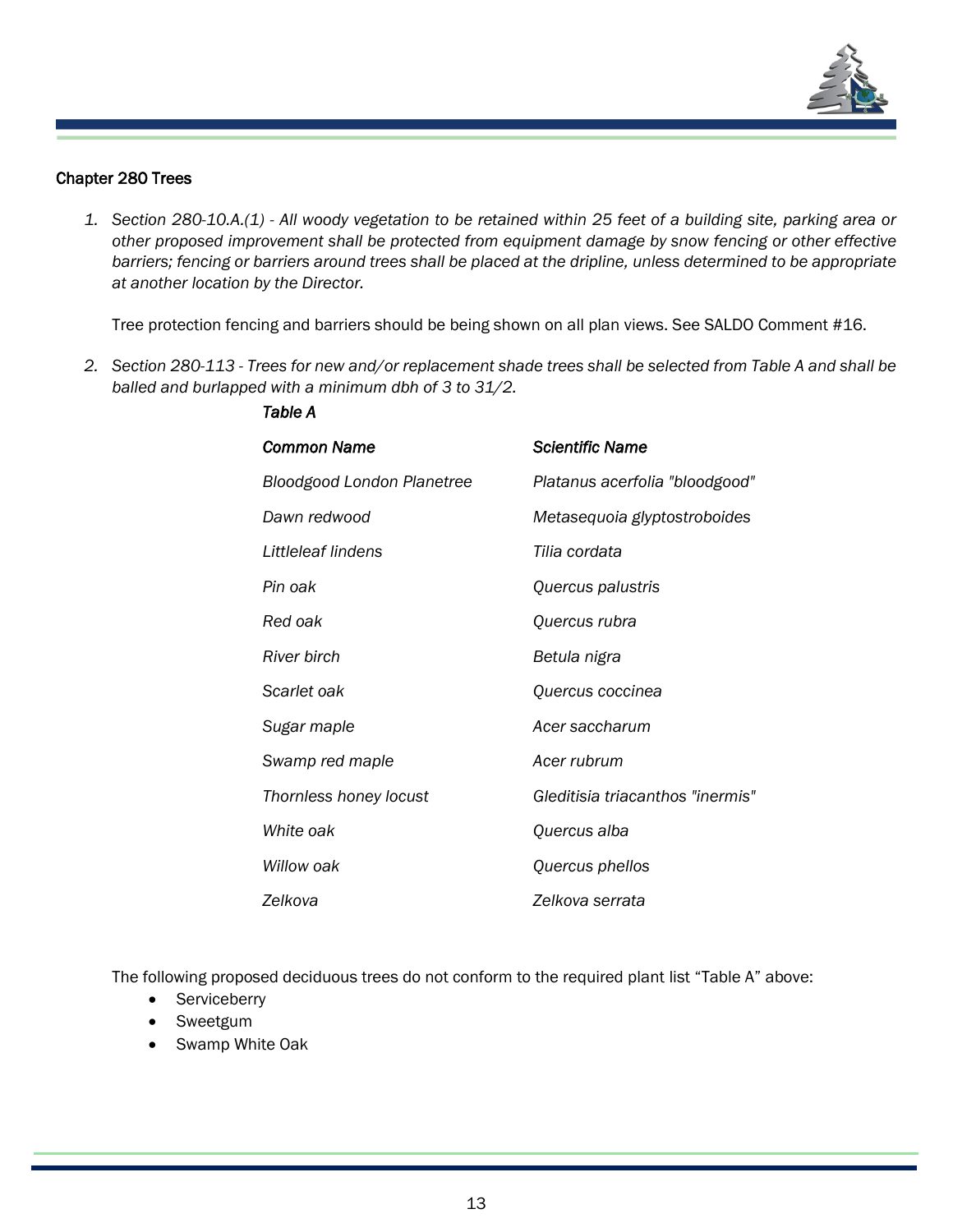

#### Chapter 290 Watershed Stormwater Management

*1. Section 290-13 - The SWM site plan shall consist of a general description of the project, including calculations, maps, and plans. A note on the maps shall refer to the associated computations and erosion and sediment (E&S) control plan by title and date. The cover sheet of the computations and E&S control plan shall refer to the associated maps by title and date. All SWM site plan materials shall be submitted to the municipality in a format that is clear, concise, legible, neat, and well organized; otherwise, the SWM site plan shall not be accepted for review and shall be returned to the applicant.*

The Plans, Stormwater Report, and E&S Report should all reference one another by title and most recent revision date. Proper documentation and references are critical to preventing outdated or otherwise incorrect documents from being used by construction or inspection personnel.

*2. Section 290-13.A.(4) - An erosion and sediment control plan, including all reviews and letters of adequacy from the Conservation District.*

All applicable correspondence and plan/report revisions regarding review of the proposed project should be provided to the Township during each submission.

*3. Section 290-13.B.(19) - A fifteen-foot-wide access easement around all stormwater management facilities to provide ingress to and egress from a public right-of-way.*

A blanket easement has been offered by the Applicant for Lots 6-9 for stormwater management inspections and maintenance, however, because the stormwater management BMP and conveyance facilities are located on multiple lots, a defined easement need to be provided, clearly delineating how access will be obtained for each lot. It should be noted that, should other Ordinance requirements require easement areas be removed from lot area calculations, an easement fully surrounding the BMP that extends 15 feet from the toe of the basin berm, or a similarly encompassing area, will be required to produce final lot area calculations.

*4. Section 290-13.C.(2) - An E&S control plan.*

*Section 290-18.D – For all regulated earth disturbance activities, E&S control best management practices (BMPs) shall be design, implemented, operated and maintained during the regulated earth disturbance activities (e.g. during construction) to meet the purposes and requirements of this chapter and to meet all requirements under Title 25 of the Pennsylvania Code and Clean Streams Law. Various BMPs and their design standards are listed in the Erosion and Sediment Pollution Control Program Manual (E&S), No. 363-2134-008 (April 15, 2000), as amended and updated.*

*Section 290-18.H(3) – To the maximum extent practicable, incorporate the techniques for low-impact development practices described in the Pennsylvania Stormwater Best Management Practices Manual (BMP Manual) or the Philadelphia Stormwater Management Guidance Manual.*

The applicant deficiencies exist as it pertains to erosion sedimentation control facilities and will need to be addressed by the applicant: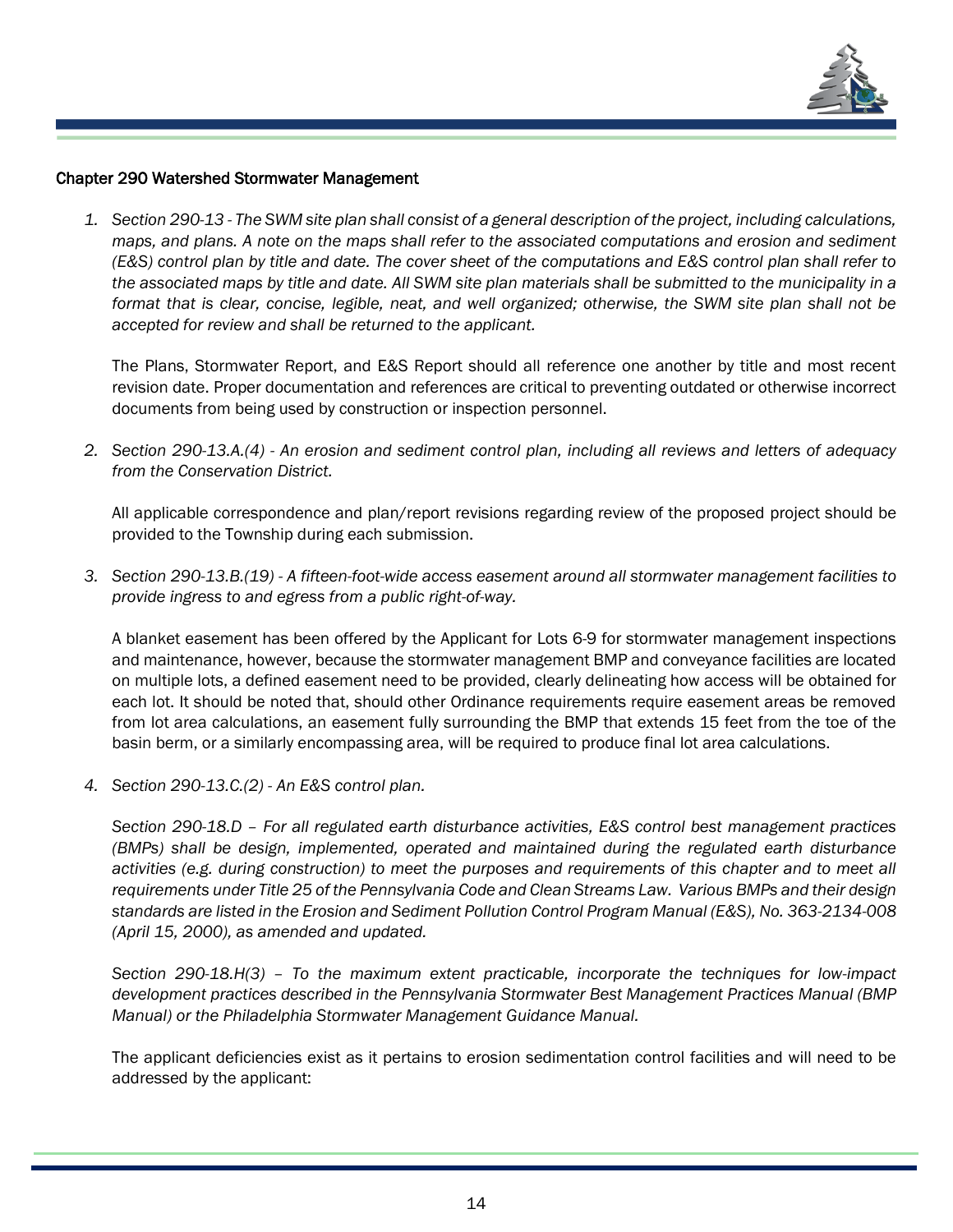

- Supporting calculations for the proposed compost filter socks shall be revised to be consistent between the calculations shown on the Plan and contained within the Erosion and Sedimentation Pollution Control Report.
- Supporting calculations for the proposed compost filter socks provided in reports should be revised to utilize the full slope lengths for each compost filter sock. An example is C7 which is labeled as a 15 foot slope length while the actual length exceeds 200 feet. Compost filter sock that is not sized properly will not be sufficient to control upslope disturbed area, resulting in the potential for pollution to receiving waterways.
- The rock construction entrance should be relocated to connect to the existing edge of pavement of Harrison Avenue to prevent tracking dirt and sediment onto the public street. Currently there is a separation between the current end of the Harrison Avenue cul-de-sac bulb the start of the rock construction entrance.
- The topsoil stockpile should be relocated to an area isolated from proposed construction and not in an area where roof drain discharge is being proposed. The resultant limit of disturbance line will need to be modified accordingly, with the applicable calculations revised to accommodate the change in disturbance limits. Discharging multiple roof drains to underneath the topsoil stockpile will cause washout of the topsoil.
- If the applicant's intent is to utilize the stormwater BMP as a temporary sediment trap during construction, site specific details and calculations demonstrating that it will function adequately and detailing its conversion to a stormwater BMP following other site improvements should be added to the Plans. If the stormwater management facility is not to be used as a sediment trap, the construction sequence should be revised to construct the BMP after all other work is complete. Constructing the stormwater facility prior to stabilization of all upslope areas will cause sedimentation within the soil medium proposed in the bottom of the stormwater facility, choking the voids within the filter media and adversely affecting the ability of the facility to dewater.
- Compost filter socks 2 and 3 will need to be revised to run parallel to the existing contours to allow for proper function during site construction. As shown, concentrated flow of sediment laden runoff will occur, resulting in undermining of the filter sock and pollution of the receiving stream.
- *5. Section 290-18.G – Stormwater flows onto adjacent property shall not be created, increased, decrease, relocated, or otherwise altered without written notification of the adjacent property owner(s). Such stormwater flows shall be subject to the requirements of this chapter.*

Concentrated flows will be discharge onto the adjoining properties to the east of Lots 4 and 5 (Conway and Bernstein properties). Written notification from these property owners shall be provided indicating their acceptance of these flows.

*6. Section 290-18.M – For all regulated activities, SWM BMPs shall be designed, implemented, operated and maintained to meet the purpose and requirements of the chapter and to meet all requirements under Title 25 of Pennsylvania code, the Clean Streams Law, and the stormwater Management Act.*

*Section 290-18.M – Various BMPs and their design standard are listed in the BMP Manual'.*

The following needs to be addressed and revised as required by the applicant: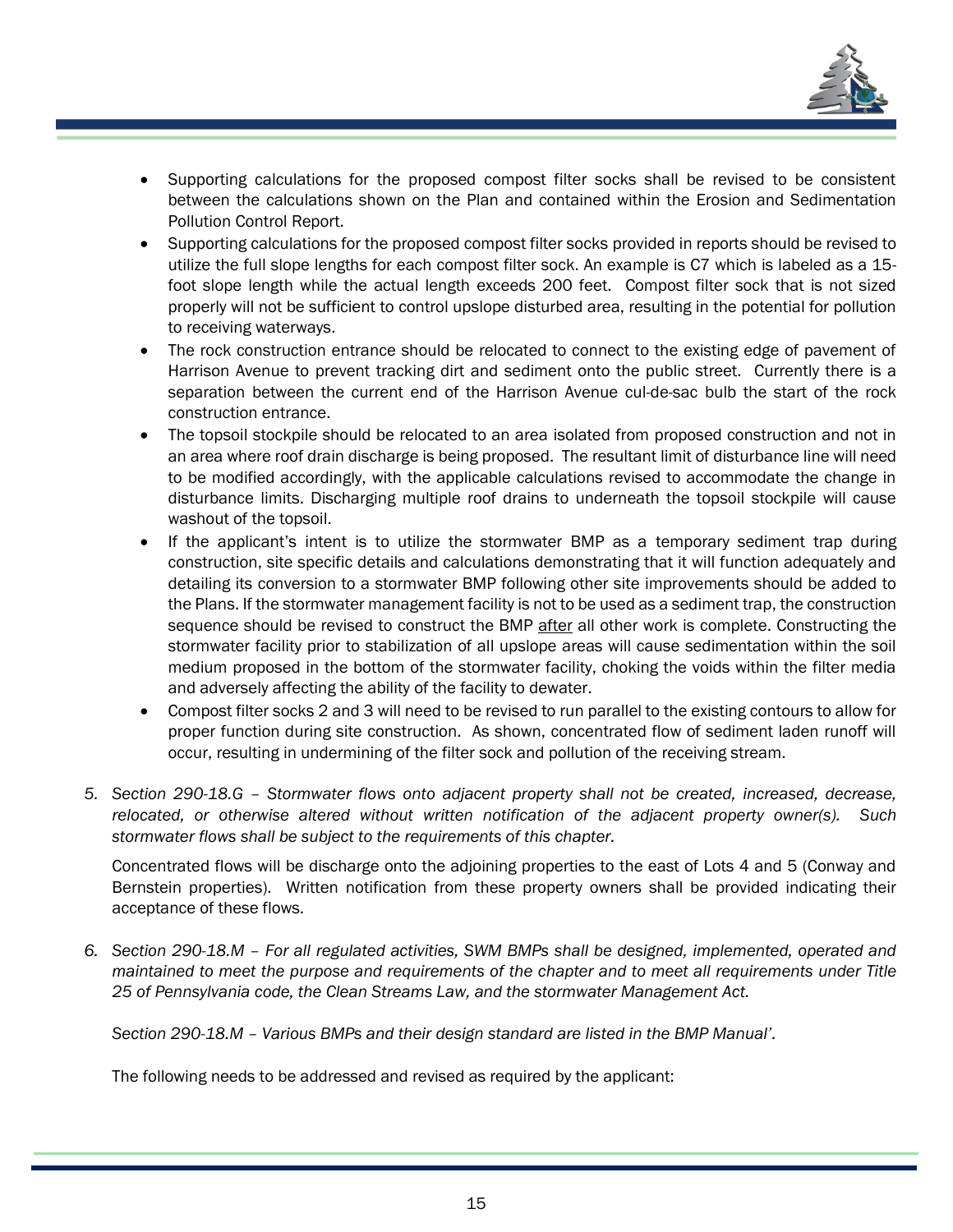

- The plans indicated that a "Rain Garden" is being proposed as the primary stormwater management facility, designed to manage stormwater in accordance with the Township's criteria as it applies to groundwater recharge, water quality, and stormwater peak rate control. Per the Rain Garden detail shown on Sheet 21 of the plans, the facility has been designed with a maximum of 3.5 feet. In accordance with the Pennsylvania BMP Manual, BMP 6.4.5, water depths are limited to 12 inches or less. This facility does not qualify as a Rain Garden and needs to be revised to a BMP in which the proposed depth of flow is acceptable
- The detail of this facility shows reference to both a "Rain Garden" and a "Retention Basin". These are two specifically different BMPs and need to be designed in accordance with the criteria in the BMP manual specific to the BMP proposed.
- BMPs are designed to infiltrate the difference between the 2-year post development and 2-year pre development stormwater volumes. Infiltration is not an acceptable means of stormwater management, as BMPs are to be designed to manage flow up until the 100-year frequency storm. This facility will need to be designed to incorporate an outlet structure to manage post development runoff, at a time when the volume control component (filter media) becomes saturated. This will result in an increase in the size of the stormwater management facility.
- *7. Section 290-18.K - Storage facilities should completely drain both the volume control and rate control capacities over a period of time not less than 24 hours and not more than 72 hours from the end of the design storm.*

*Section 290-20.A.(1).(c) - All open-air infiltration facilities shall be designed to completely infiltrate the recharge (infiltration) volume (Rev) within three days (72 hours) from the start of the design storm*

The following should be addressed:

- The applicant should provide dewatering calculations for the proposed basin demonstrating that the 100-year storm will dewater from the basin within 72 hours of the design storm ending. Should the basin not be able to dewater, the basin may become a breeding ground for mosquitoes and other undesirable conditions due to standing water.
- Based on the provided infiltration testing as provided in the Post Construction Stormwater Management Report, one testing location infiltration rate and the noted rate seems high. CEDARVILLE notes that a test 10 times higher than the adjacent test was found (4.11 inches per hour and 0.4 inches per hour). The following shall be noted as it applies to the testing:
	- $\circ$  The 100-year flood elevation occurs at an elevation of 128-130 in the vicinity of the stormwater management facility.
	- $\circ$  The testing elevation (131) occurs within 1-3 feet of the 100-year floodplain elevation, in an area where soil limiting zone commonly is found. The Infiltration testing elevation shall be a minimum of 2 feet above limiting zone.
	- $\circ$  The bottom of the facility (130.50) occurs within 0.5-2.5 feet of the 100-year floodplain elevation, in an area where soil limiting zone is commonly found. The Infiltration testing elevation shall be a minimum of 2 feet above limiting zone.
- The size of the basin will likely need to be increased to meet Stormwater Peak Rate requirements as specified in Ordinance Section 290-23. Additional infiltration testing will be required to demonstrate that the bottom of the entire facility has the ability to adequately infiltrate and dewater the basin as specified by Ordinance and the Pennsylvania BMP Manual.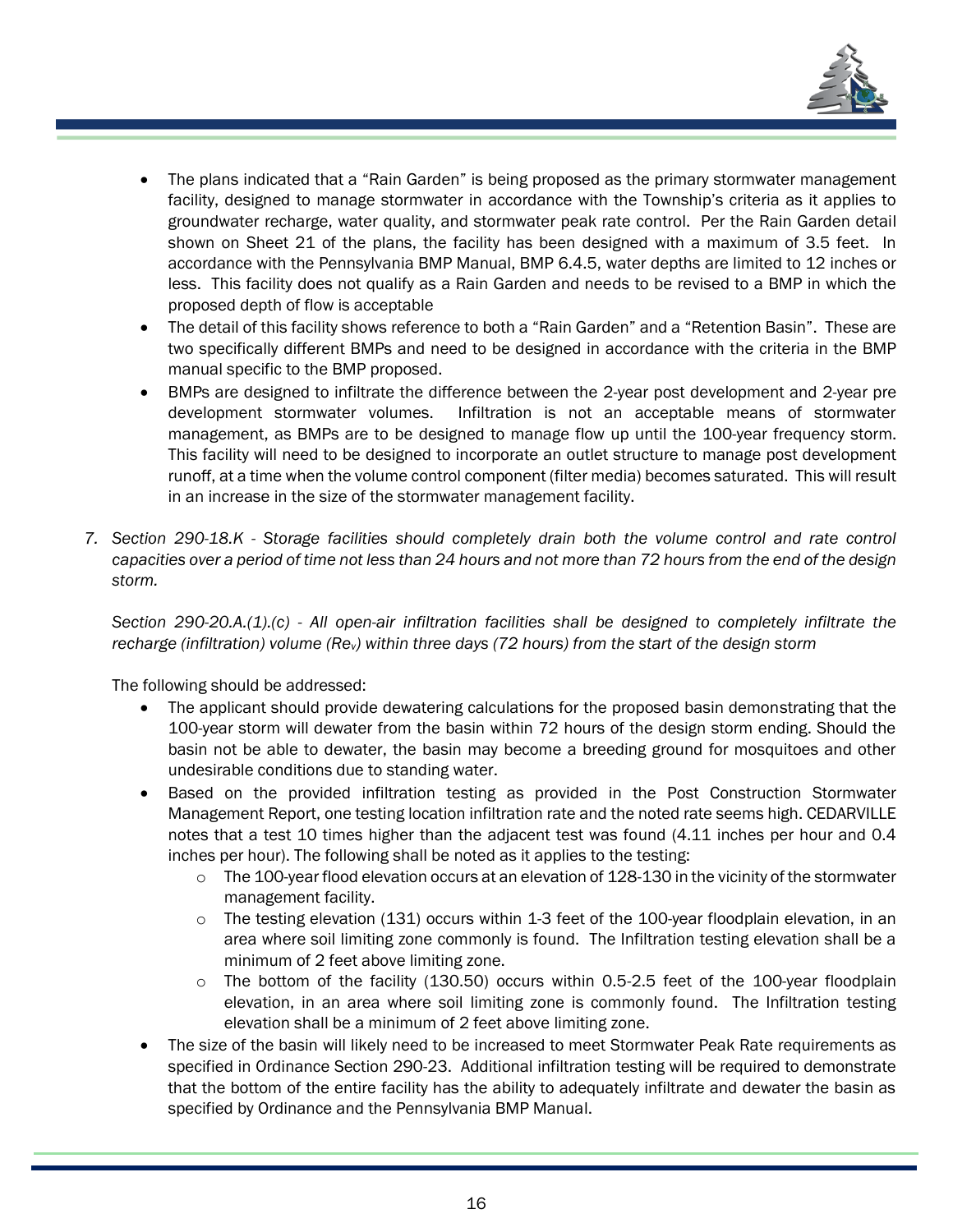

*8. Section 290-23.E - Off-site areas. Off-site areas that drain through a proposed development site are not subject to release rate criteria when determining allowable peak runoff rates. However, on-site drainage facilities shall be designed to safely convey off-site flows through the development site.*

The following should be addressed:

- The Drainage Area Plan (Sheet 16) does not show existing contours in area located outside of the subject tract. The applicant should provide contour data for the full area shown on the drainage area plans to confirm that the drainage areas shown on the plan are accurate. Increases in drainage areas located may have an effect on the sizing of the stormwater management BMP. This is especially true if the unmanaged (bypass) post development drainage areas need to increase.
- Per our meeting at the site on March 16, 2022, it was noted that overland flow on the upslope (north side) of Church Road bypasses the roadway swales along Church Road, indicating that these swales do not have sufficient capacity to safely convey the higher frequency storm away from the subject tract. The applicant's calculations indicate that no flow north of Church Road was accounted for as part of the design. The increase in flow from this area will have an effect on the proposed stormwater management BMP, requiring that the size of the BMO be increased.
- *9. Section 290-24.E - Runoff curve numbers (CN) for both existing and proposed conditions to be used in the soil cover complex method shall be obtained from Table E-1 in Appendix E of this chapter.*

It should be noted that due to the necessary appendix documentation being available only on file at the Township, the CN values used for existing and proposed conditions cannot be verified. The applicant should, however, provide a breakdown of how existing conditions runoff curve numbers (CN) were determined and all rational equation calculations revised to TR-55 as required by the Cheltenham SALDO (see SALDO comment 36 referencing Section 260-47.N.(4) above).

*10. Section 290-24.H - Outlet structures for stormwater management facilities shall be designed to meet the performance standards of this chapter using the generally accepted hydraulic analysis technique or method of the municipality.*

*Section 290-24.I - The design of any stormwater detention facilities intended to meet the performance standards of this chapter shall be verified by routing the design storm hydrograph through these facilities using the Storage-Indication Method. For drainage areas greater than 200 acres in size, the design storm hydrograph shall be computed using a calculation method that produces a full hydrograph. The municipality may approve the use of any generally accepted full hydrograph approximation technique that shall use a total runoff volume that is consistent with the volume from a method that produces a full hydrograph.*

*Section 290-25 - All wet basin designs shall incorporate biologic controls consistent with the West Nile Guidance found in Appendix G.*

The proposed basin should be revised to include an outlet structure for the discharge of captured stormwater. Due to the size and volume of impounded water and shall be designed for rate control assuming saturation of soil medium in all storm events.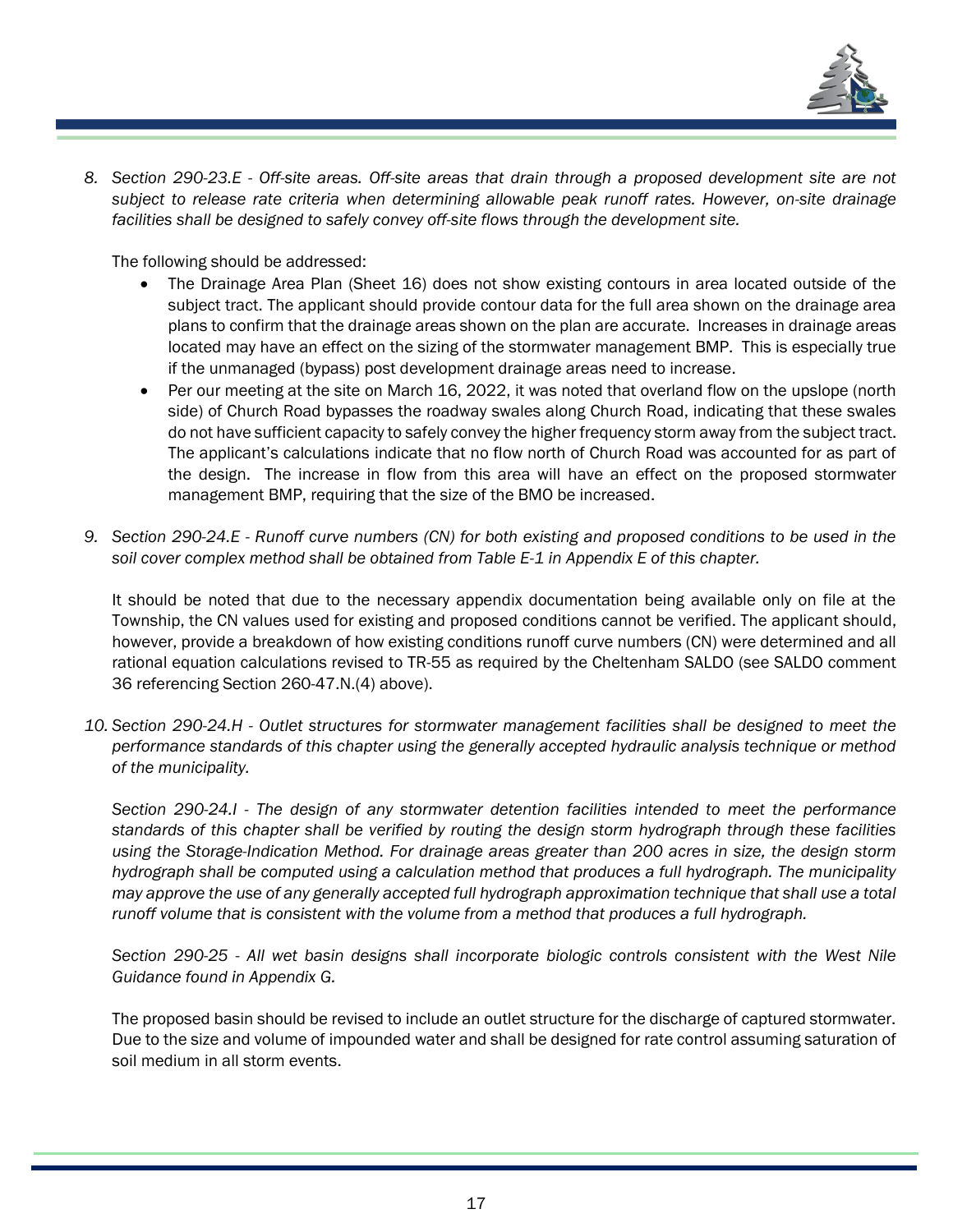

The spillway as shown shall be used for emergency purposes only and shall not be used as a primary means of controlling the rate of storm water discharge. In accordance with the Pennsylvania BMP manual, this spillway shall have a crest elevation at or above the 100-year water surface elevation within the basin, shall be sized to adequately convey the 100-year frequency post development discharge entering the basin, and shall maintain a minimum of one foot of freeboard between the flow elevation in the spillway and the top of the berm.

- *11. Section 290-31.A - The owner of any land upon which stormwater facilities and BMPs will be placed, constructed, or implemented, as described in the stormwater facility and BMP O&M plan, shall record the following documents in the office of the Recorder of Deeds for Montgomery County, within 90 days of approval of the stormwater facility and BMP O&M plan by the municipality:*
	- *(1) The O&M plan, or a summary thereof;*
	- *(2) O&M agreements under § 290-33; and*
	- *(3) Easements under § 290-34.*

Documentation should be added to the Plan requiring the future owners of Lots 6, 7, 8, and 9 to update and execute Operation and Maintenance Aagreements for the stormwater BMPs on their respective lots. While the current application allows for the placement of BMPs on multiple lots, the agreement is only to be executed by the developer. Once multiple parties are involved, multiple documents and agreements will be necessary.

#### Comments based on Township Letters and Review / General Comments

- 1. It appears that five (5) proposed evergreen trees and multiple existing trees are located within the limits of the proposed emergency access easement through Lot 4 and 5. The Fire Marshall should review and comment on whether this configuration meets the needs of the department. It should be noted that the original memo provided by Scott Lynch stated that an "emergency access roadway" will be necessary, not an easement.
- 2. General Note 10 on Sheet 11 states that all trees shall be planted a minimum distance of six feet from underground utilities and 15 feet from overhead utilities. While it is unclear whether electric lines are placed overhead or underground based on the provided Landscaping Plan (Sheet 11), there are multiple instances where utility lines (primarily electric) run directly under a proposed tree. These planting locations or the layout of utility lines should be revised to provide the minimum separation from one another to allow for maintenance and access in the event of an emergency or issue with the utility service to the residence.

#### General Comments

- 1. It should be noted that the applicant's grading of the proposed basin erroneously skips the 137 contour for the top of berm.
- 2. The following should be revised regarding the provided stormwater rate control calculations:
	- a. The drainage area breakdowns and Hydrology Studio calculations are inconsistent with one another and do not reflect the proposed conditions or breakdowns necessary for determining coefficient values to accurately calculate the rate control required by the Ordinance. These values should be revised to provide relevant and consistent data.
	- b. TC calculations should be provided. TC calculations determine the time of peak and how hydrographs combine. This alters final runoff by a significant margin.